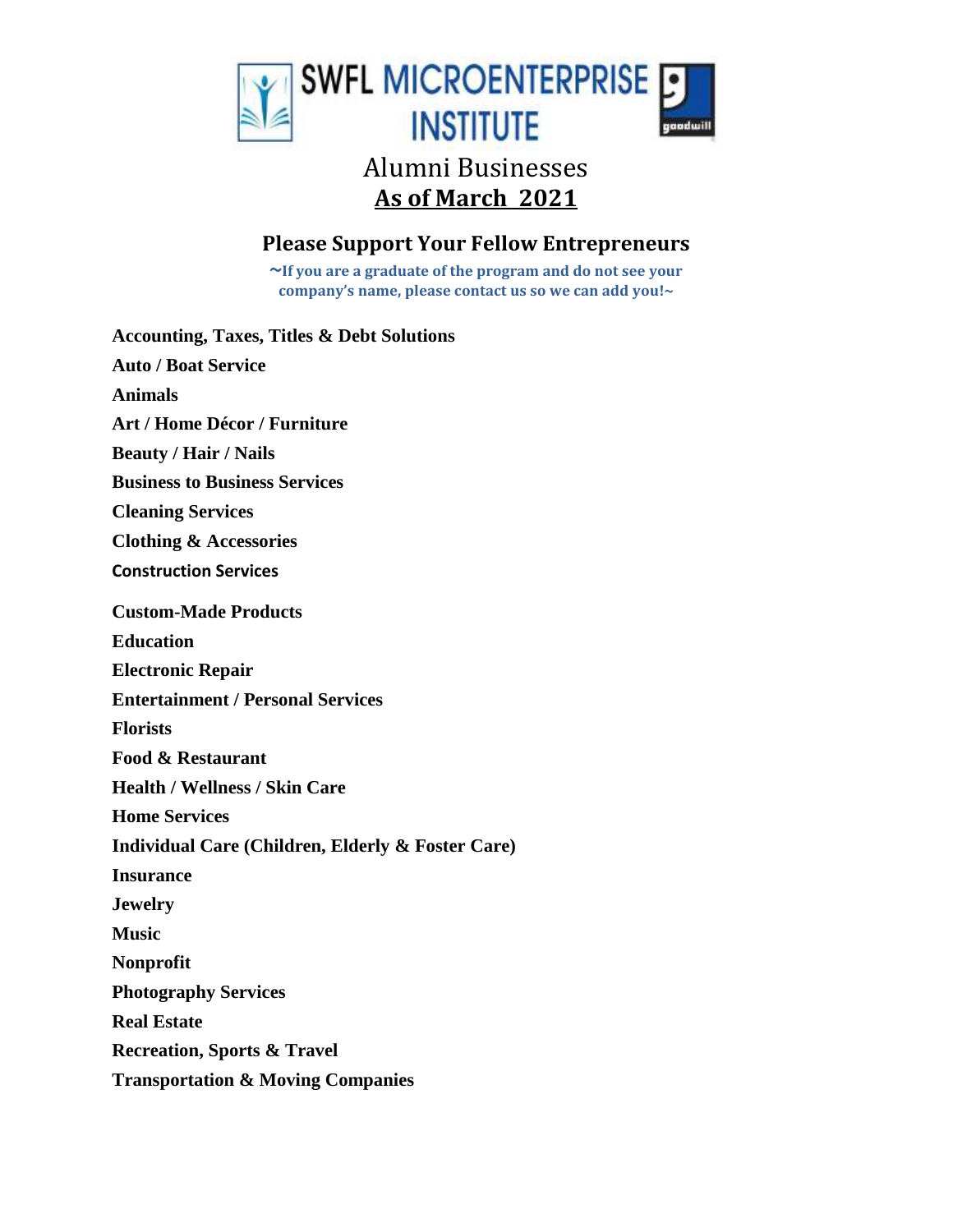

## **Accounting, Taxes, Titles & Debt Solutions**

|                | <b>BH Financial Services</b>                             | Port Charlotte                                                                              | 516-353-4342 |
|----------------|----------------------------------------------------------|---------------------------------------------------------------------------------------------|--------------|
|                | Owner: Brenda Horton                                     |                                                                                             |              |
|                | Services: Tax Preparation                                |                                                                                             |              |
|                |                                                          | Foundation Bookkeeping LLC 12557 New Brittany Blvd #3 Ft. Myers                             | 239-323-0430 |
|                | www.Foundationbookkeepingfl.com                          |                                                                                             |              |
|                | Owner: Zenobia George                                    |                                                                                             |              |
|                | Services: Virtual bookkeeping utilizing QuickBooks       |                                                                                             |              |
|                |                                                          | Liberty Tax Service, 229 Del Prado Blvd. N Ste. 7 Cape Coral                                | 239-574-6167 |
|                | www.libertytax.com                                       |                                                                                             |              |
|                | Owner: Hugo Striedinger                                  |                                                                                             |              |
|                | Services: Tax preparation                                |                                                                                             |              |
|                | The Notary Corner with Mishti                            | Lee and Collier County                                                                      | 239-878-5830 |
|                | <b>Owner: Mishti Thomas</b>                              |                                                                                             |              |
|                |                                                          | Services: Mobile notary services, loan closings, fingerpritns and background checks, remote |              |
|                | online court oath affirmations and more.                 |                                                                                             |              |
|                | Tax Time Plus LLC, Cape Coral                            |                                                                                             | 239-338-7846 |
|                | Tamara@taxtimeplus.com,                                  |                                                                                             |              |
|                | <b>Owner: Tamara Stefanec</b>                            |                                                                                             |              |
|                |                                                          | Services: New business start-ups and year round tax service                                 |              |
| <b>Animals</b> |                                                          |                                                                                             |              |
|                | <b>NDAD Kennel,</b><br>Lehigh Acres                      |                                                                                             | 239-747-3019 |
|                | www.facebook.com/NDAD Kennel                             |                                                                                             |              |
|                | Owner: Samantha Alexander and Thelton Jacob              |                                                                                             |              |
|                |                                                          | Selling: South African Mastiffs aka Boerboels, one of the best breeds for protection        |              |
|                | <b>Pawsitive Companions,</b>                             | Cape Coral                                                                                  | 239-841-0395 |
|                | www.pawsitivecompanions.org                              |                                                                                             |              |
|                | <b>Owner: Crystle Fliss</b>                              |                                                                                             |              |
|                |                                                          | Services: In-home dog training for any age/breed and pet sitting in my home                 |              |
|                |                                                          |                                                                                             |              |
|                |                                                          | The K-9 Enrichment Center 3816 Chiquita Blvd. S #7 Cape Coral                               | 239-266-0400 |
|                | www.gigispetspa.com/K 9 enrichment center                |                                                                                             |              |
|                | Co-owner: Crystal Fliss                                  |                                                                                             |              |
|                | Boarding, obedience, day training for new and loved dogs |                                                                                             |              |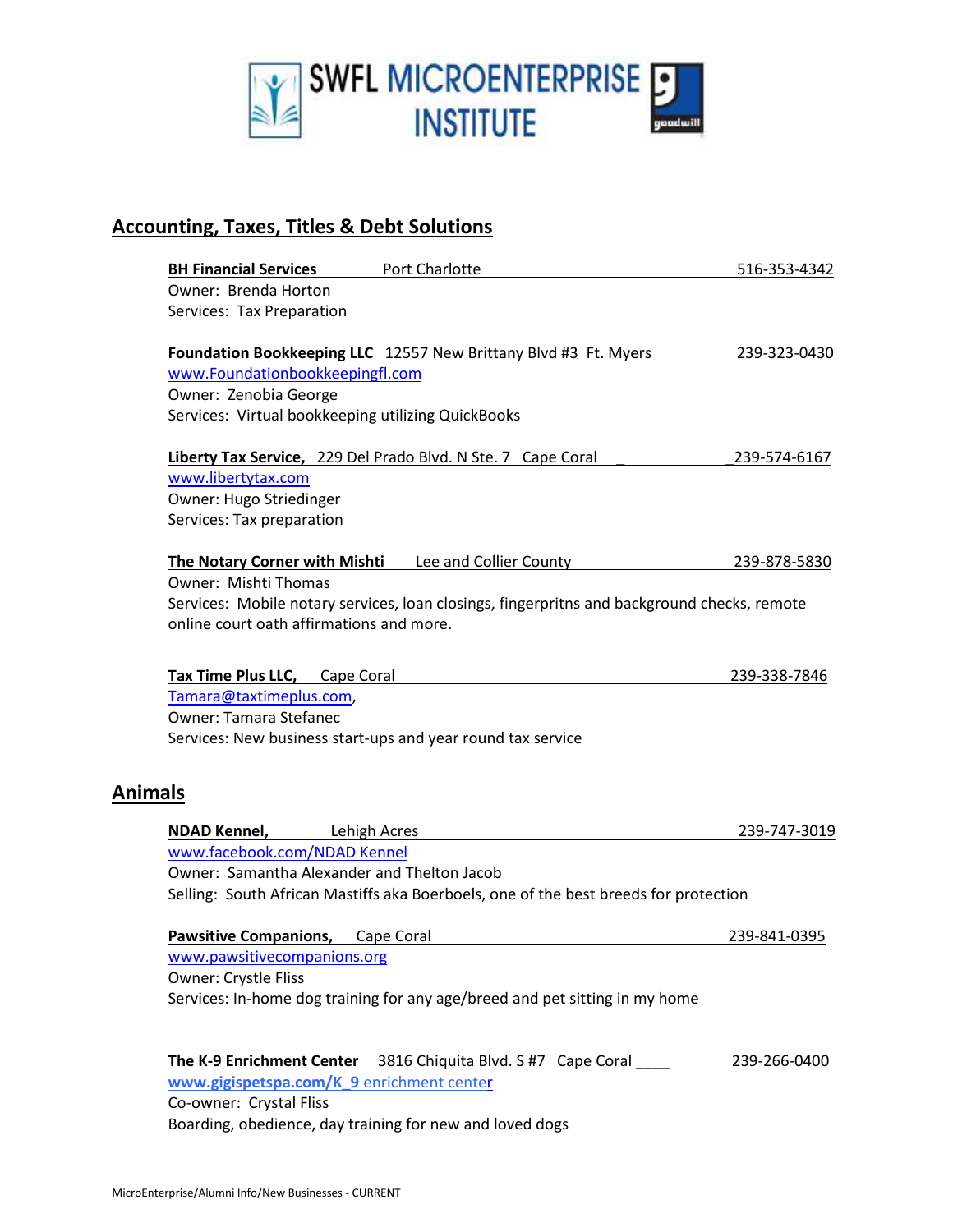

Savvy Tender Touch, Fort Myers 239-910-7520 [savvytendertouch.com](http://www.savvytendertouch.com/) Owner: Eileen Coe Services: Equine acupressure and massage

### **Art / Home Décor / Furniture**

| <b>ABC Framing,</b>                                              | <b>Fort Myers</b>                                                                               | 239-841-4222 |
|------------------------------------------------------------------|-------------------------------------------------------------------------------------------------|--------------|
| Owner: Julie Camp                                                |                                                                                                 |              |
| www.abcframing.com                                               |                                                                                                 |              |
| Services: The picture-framing expert that comes to you           |                                                                                                 |              |
| <b>Amethyst Design &amp; Style, LLC</b>                          | Southwest Florida                                                                               | 239-347-5440 |
| www.amethystdesignstyle.com                                      |                                                                                                 |              |
| Owner: Jessica Proulx                                            |                                                                                                 |              |
|                                                                  | Services: Boutique interior design, style, and organizational services. Home, office, or retail |              |
| Art by WJR                                                       | On-line                                                                                         | 954-579-6102 |
| www.facebook.com/WJR Art and Design                              |                                                                                                 |              |
| Owner: Wendy Reynolds                                            |                                                                                                 |              |
| Services: Custom murals, pet portraits and commissions           |                                                                                                 |              |
| <b>Designers Attic</b>                                           | In the Franklin Shops in downtown Fort Myers                                                    | 239-770-5147 |
| www.thefranklinshop.com/home-patio                               |                                                                                                 |              |
| Owners: Sharon Whitney and Leslie Alvarez                        |                                                                                                 |              |
| Products: Unique home décor items                                |                                                                                                 |              |
|                                                                  | Distinctly Yours Fine Design & Interiors, 15701 Coral Vine Lane, Ft. Myers                      | 239-770-5147 |
| http://www.distinctlyyoursdesign.com                             |                                                                                                 |              |
| Owner: Sharon Whitney                                            |                                                                                                 |              |
| Services: Interior design                                        |                                                                                                 |              |
| Kelly Blvd Furniture, 1110 NE Pine Island Rd. Unit 41 Cape Coral |                                                                                                 | 239-301-5072 |
| Owner: Kelly Scott                                               |                                                                                                 |              |
| Services: Custom, handmade furniture                             |                                                                                                 |              |
|                                                                  |                                                                                                 |              |
| <b>Automotive:</b>                                               |                                                                                                 |              |
|                                                                  |                                                                                                 |              |

| <b>Backyard Customs SWFL</b>         | <b>Bonita Springs</b>                                                                    | 239-287-4097 |
|--------------------------------------|------------------------------------------------------------------------------------------|--------------|
| www.facebook.com/BackyardCustomsSWFL |                                                                                          |              |
| Co-owner: Jermain Johnson            |                                                                                          |              |
|                                      | Services: Specializing in repair and customization of cars, trucks and off-road diesel's |              |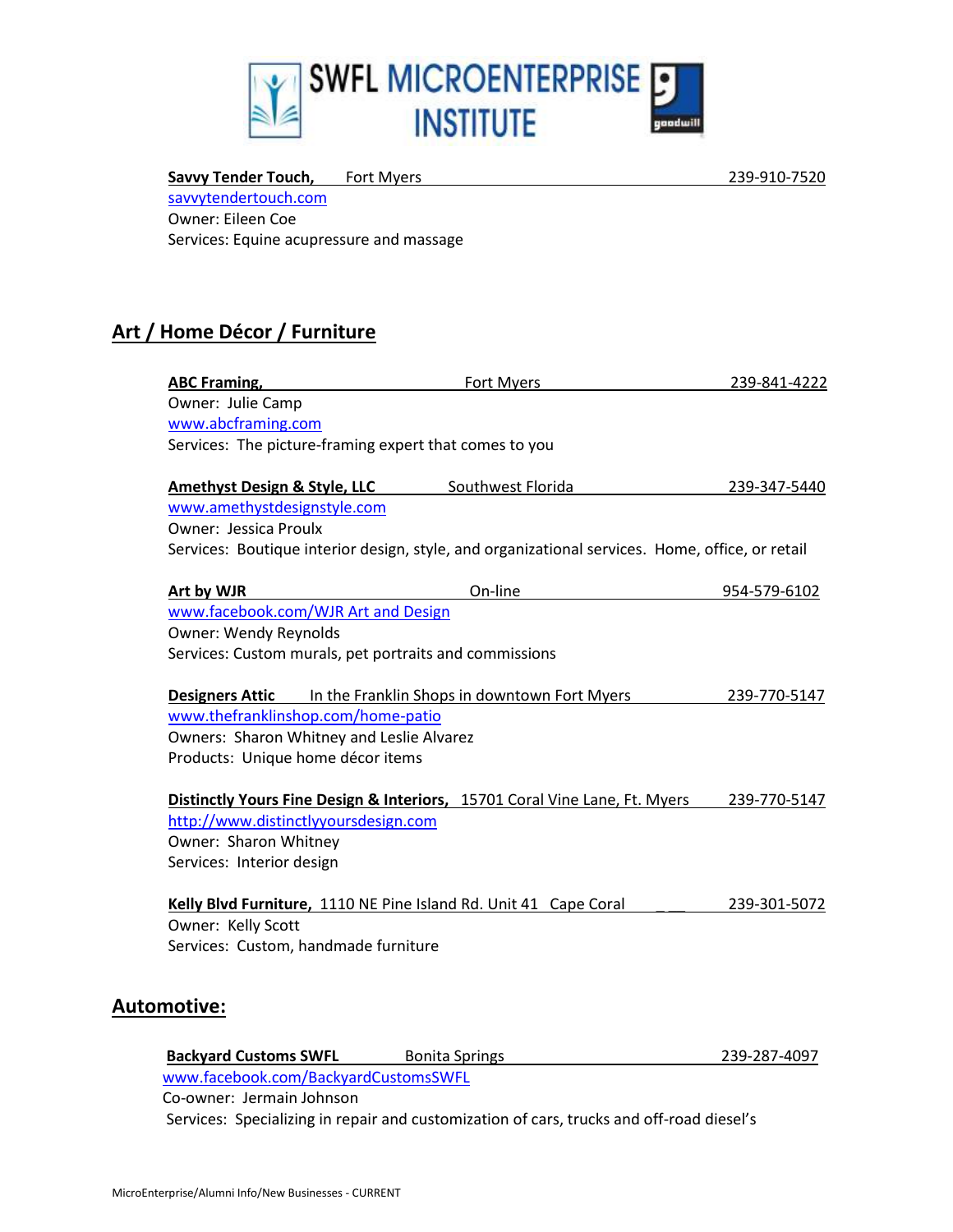

#### **Beauty/Hair/Nails**

| A New Look Beauty,                                       | <b>Naples</b>                                                                            | 305-896-9984 |
|----------------------------------------------------------|------------------------------------------------------------------------------------------|--------------|
| http://www.facebook.com/anewlookbeauty                   |                                                                                          |              |
| <b>Owner: Clarissa Denord</b>                            |                                                                                          |              |
|                                                          | Services: hair extensions in a wide variety of textures and colors- Peruvian, Malaysian, |              |
|                                                          | Indian, and Brazilian virgin hair that is machine-wefted and handpicked for quality      |              |
| Diamonds Hair Care,                                      | Ft. Myers                                                                                | 941-257-3381 |
| www.facebook/diamondshaircare1                           |                                                                                          |              |
| Owner: Catina Fletcher                                   |                                                                                          |              |
|                                                          | Product: Affordable choices for beauty and hair care. Catina is a natural hair,          |              |
| beauty influencer, cosmetics chemist and author          |                                                                                          |              |
|                                                          | <b>Extend and Mend Hair Salon</b> 1021 Cape Coral Parkway E. Cape Coral                  | 239-673-7834 |
| www.facebook.com/extendandmend                           |                                                                                          |              |
| Owner: Christa Mitchell                                  |                                                                                          |              |
|                                                          | Services: Haircuts, extensions, highlights, waxing, nails and more.                      |              |
|                                                          |                                                                                          |              |
| <b>Fatimoh's Beauty &amp; Beyond</b>                     | On-line                                                                                  | 773-791-4122 |
| www.fatimoh'sbeautyandbeyond.com                         |                                                                                          |              |
| Owner: Fatimoh Oluewu                                    |                                                                                          |              |
| Products: Natural hair and skin care products            |                                                                                          |              |
| First Class Celebrity Status, 2200 MLK Blvd. Fort Myers  |                                                                                          | 239-878-3946 |
| www.Facebook.com/1 <sup>st</sup> class celebrity status  |                                                                                          |              |
| Owner: Kim Thomas                                        |                                                                                          |              |
| Services: Hair Styling and training for new stylists     |                                                                                          |              |
| <b>Hair Impression Studio</b>                            | 6296 Corporate Ct. Ste B101                                                              | 239-720-3984 |
| www.Hairimpressionstudio.com                             |                                                                                          |              |
| Owner: Dooby Gedean                                      |                                                                                          |              |
| Services: Hair restoration using scalp micropigmentation |                                                                                          |              |
|                                                          |                                                                                          |              |
| <b>Luxury Hair Studio</b>                                | 4066 Evans Ave. Suite 16<br>Fort Myers                                                   | 239-238-2662 |
| www.facebook.com/LuxuryHAIRStudio                        |                                                                                          |              |
| Owner: Kenya Mcrae                                       |                                                                                          |              |
| Services: Hair care and braids                           |                                                                                          |              |
| Salon 84,<br>153 S Main St.                              | LaBelle                                                                                  | 863-342-8066 |
| www.facebook.com/Salon-Eight-Four                        |                                                                                          |              |
| Owner: Leddy Balderas                                    |                                                                                          |              |
| Services: Full service hair and nail salon               |                                                                                          |              |
| <b>Severe Beauty</b>                                     | 3422 Fowler St, Ft. Myers                                                                | 239-258-5988 |
| www.facebook.com/severebeautysalon/                      |                                                                                          |              |
| Owner: Ivane St. Juste                                   |                                                                                          |              |
| Service: Beauty Salon                                    |                                                                                          |              |
|                                                          |                                                                                          |              |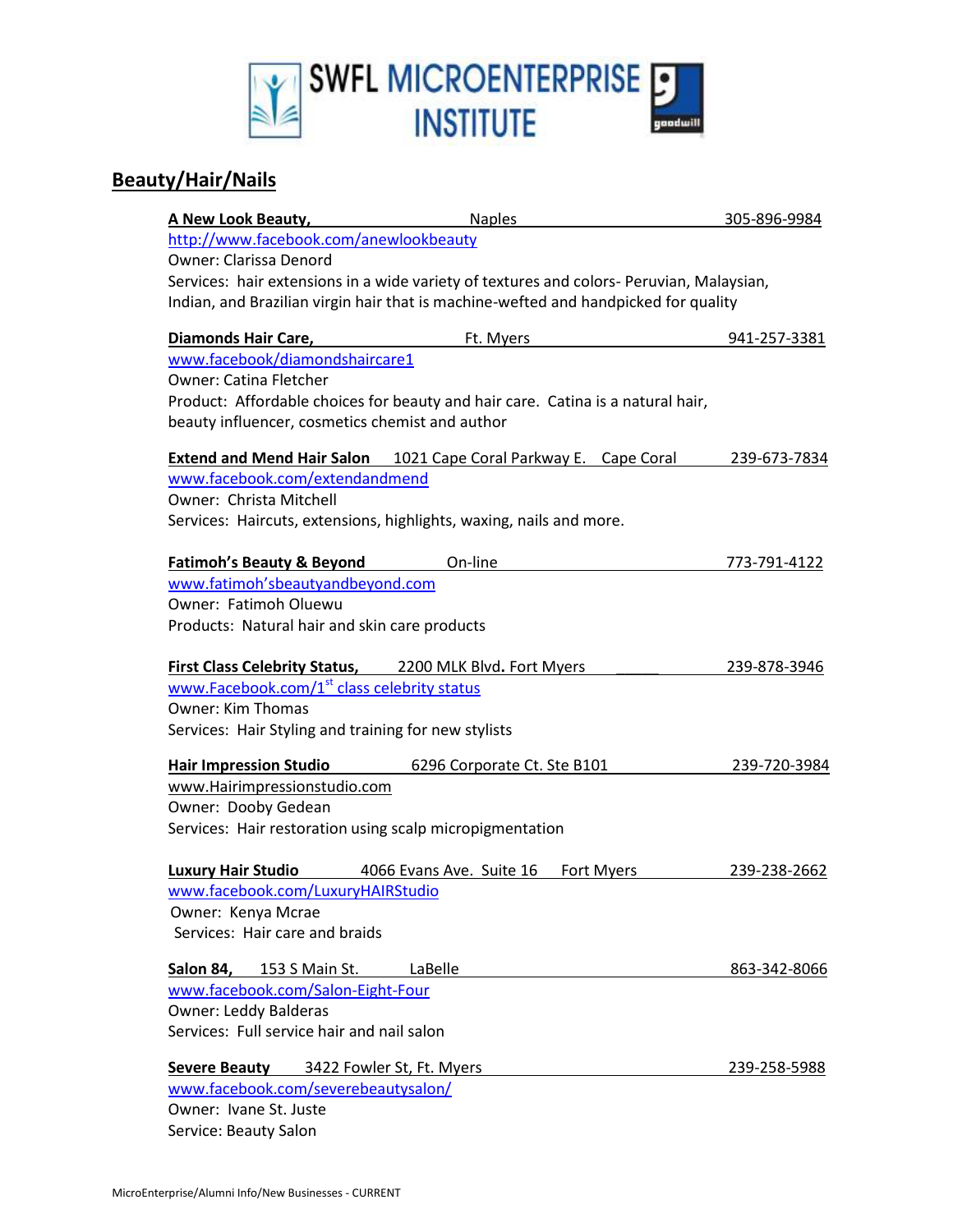

| <b>Textured Beauty Salon</b> 9841 Bernwood Place Drive Unit 105 Fort Myers                 | 239-297-2720 |
|--------------------------------------------------------------------------------------------|--------------|
| www.facebook.com/TexturedBeautySalon                                                       |              |
| Owner: LaToya McCoy                                                                        |              |
| Services: Beauty Salon                                                                     |              |
| Timeless Beauty by Carrie, 3332 Cleveland Ave. Ft. Myers                                   | 239-778-2855 |
| www.timelesstreasuresextension.com                                                         |              |
| <b>Owner: Carrie Elmontis</b>                                                              |              |
| Services: Healthy hair and stylish trends for women, men and children                      |              |
| <b>Business to Business Services</b>                                                       |              |
| <b>Acuity Health &amp; Safety Institute, Ft. Myers</b>                                     | 619-381-3207 |
| www.acuityhsi.teachable.com                                                                |              |
| <b>Owner: Elvis Collier</b>                                                                |              |
| Services: Training new and existing health and safety specialist                           |              |
| Southwest Florida<br><b>Add Signage LLC</b>                                                | 239-676-3346 |
| www.addsignage.com                                                                         |              |
| <b>Owner: Lubena Lorenzo</b>                                                               |              |
| Services: Advertising through digital signage displays in high traffic venues.             |              |
| <b>Development Fraud Investigations</b><br>International                                   | 800-290-2491 |
| www.dfi4inv.com                                                                            |              |
| <b>Owner: Scott Nichols</b>                                                                |              |
| Services: Assisting NGGO's in investigation of fraud and training to increase awareness of |              |
| risks related to fraud                                                                     |              |
| <b>Barnstormers Aerial Solutions, Cape Coral</b>                                           | 203-910-5153 |
| www.Facebook.com/barnstormersaerialsolutions                                               |              |
| <b>Owner: Sean Messing</b>                                                                 |              |
| Services: Commercial and residential drone services                                        |              |
|                                                                                            |              |
| Online<br>BrendaBarbosa.com                                                                |              |
| www.brendabarbosa.com                                                                      |              |
| Owner: Brenda Barbosa                                                                      |              |
| Services: Business storyteller/copywriting coach- writing assistance                       |              |
| Southwest Florida<br><b>Dream Team ATM Services</b>                                        | 941-487-0167 |
| www.leecountyATM Services.com                                                              |              |
| <b>Owner: Tanisha Hutchins</b>                                                             |              |
| Services: installs and services ATM machines.                                              |              |
| <b>EZEZ Business Network</b><br>Cape Coral                                                 | 941-421-8754 |
| www.EZEZbusinessNetwork.com                                                                |              |
| Owner: Elbert Zeigler                                                                      |              |
| Services: Website design and hosting.                                                      |              |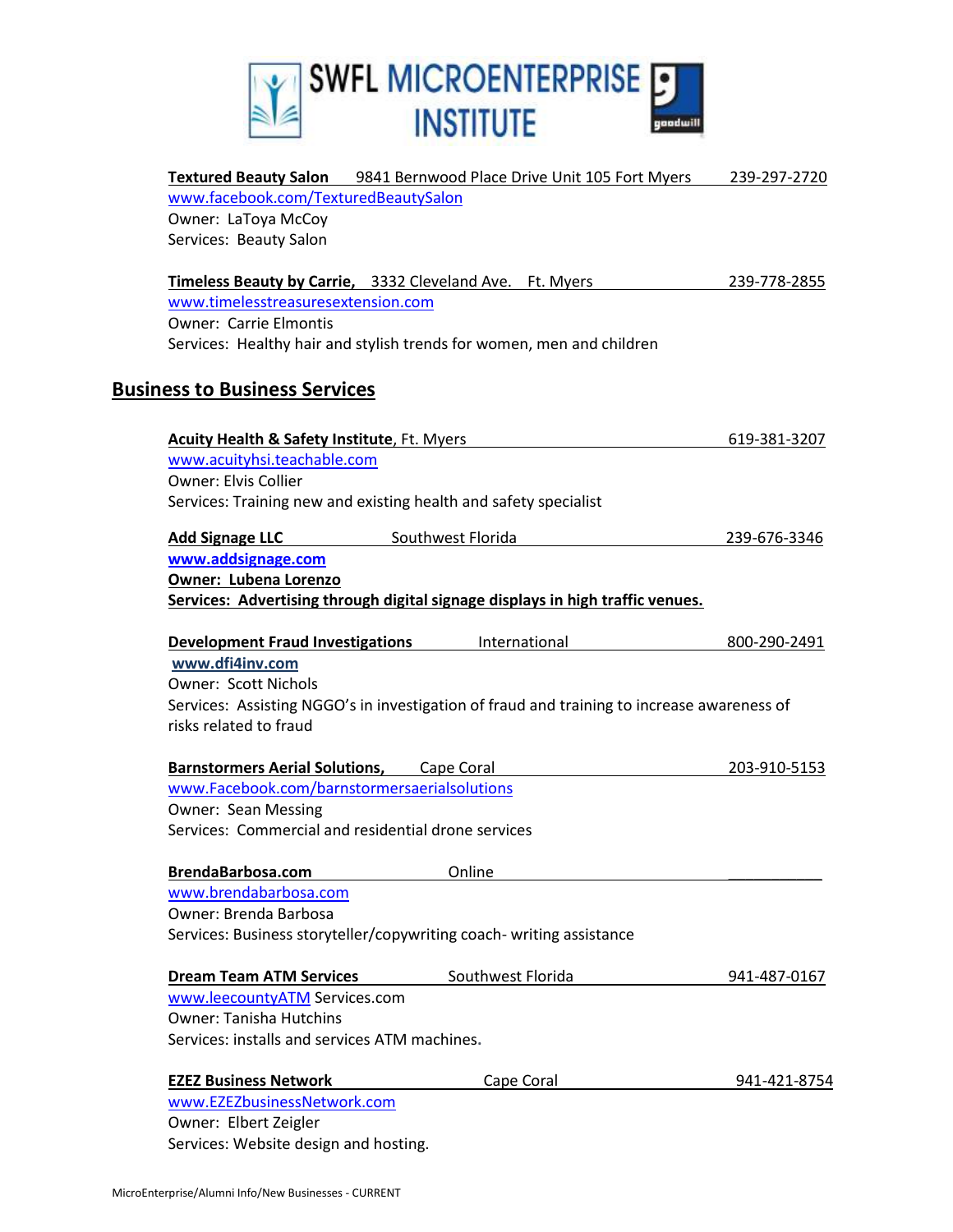

| <b>FGL Consulting,</b>                                                                                                                             | Cape Coral           | 239-218-0855 |
|----------------------------------------------------------------------------------------------------------------------------------------------------|----------------------|--------------|
| <b>Owner: Flora Gonzales</b>                                                                                                                       |                      |              |
| Services: Employment services, vendor to VR                                                                                                        |                      |              |
| <b>Horizon Buying Group</b>                                                                                                                        | <b>United States</b> | 239-248-8486 |
| www.Horizonbuyinggroup.com                                                                                                                         |                      |              |
| Owner: Christine Richardson                                                                                                                        |                      |              |
| Service: A buying group for independent Foodservice Equipment & Supply Dealers negotiating                                                         |                      |              |
| strong manufacturer programs with competitive discounts, rebates, and terms.                                                                       |                      |              |
| <b>Idea Digital Print</b>                                                                                                                          | <b>Naples</b>        | 786-210-8725 |
| www.ideadigitalprint.com                                                                                                                           |                      |              |
| <b>Owner: Rohel Tovar</b>                                                                                                                          |                      |              |
| Services: graphic design- business cards/lawn signs/door magnets/signs /posters<br>flyers/brochures/ banners and stickers/ web site & social media |                      |              |
| <b>Jireh Creations by Glenda</b>                                                                                                                   | On-line, Lee County  | 414-399-2111 |
| www.jirehcreationsbyglenda.com                                                                                                                     |                      |              |
| Owner: Glenda Velazquez                                                                                                                            |                      |              |
| Products: Customized items from shirts to tumblers to professionally promote your business.                                                        |                      |              |
| <b>Johnson Productions</b>                                                                                                                         | Southwest Florida    | 239-848-1852 |
| www.jjmediacorp.com                                                                                                                                |                      |              |
| Owner: Jerry Johnson                                                                                                                               |                      |              |
| Services: Web Video, Branding, Advertising, Marketing, Collateral and other                                                                        |                      |              |
| Graphic Design specializing in Professional Photography                                                                                            |                      |              |
| <b>Pencil Thin Comments</b>                                                                                                                        | On-line              | 239-272-1000 |
| Owner: Susan Hegarty                                                                                                                               |                      |              |
| Services: Professional freelance writing and editing                                                                                               |                      |              |
| <b>Siva McAteer Design Group, LLC</b>                                                                                                              | Southwest Florida    | 239-888-0026 |
| www.sivamcateer.com                                                                                                                                |                      |              |
| Owner: Siva McAteer                                                                                                                                |                      |              |
| Services: Full-service graphic design firm                                                                                                         |                      |              |
|                                                                                                                                                    |                      |              |
| <b>Cleaning Services</b>                                                                                                                           |                      |              |
| <b>Advanced Eco Cleaning LLC</b>                                                                                                                   | Lee County           | 239-529-0098 |
| Owner: Phebe Vance                                                                                                                                 |                      |              |
| Services: Residential home cleaning using Eco-friendly products                                                                                    |                      |              |
|                                                                                                                                                    |                      |              |
| <b>American Green Cleaning Corp.</b>                                                                                                               | <b>Naples</b>        | 239-331-1569 |

Owner: Rolando Garcia Services: Residential cleaning including windows, carpet, tile/grout, pressure washing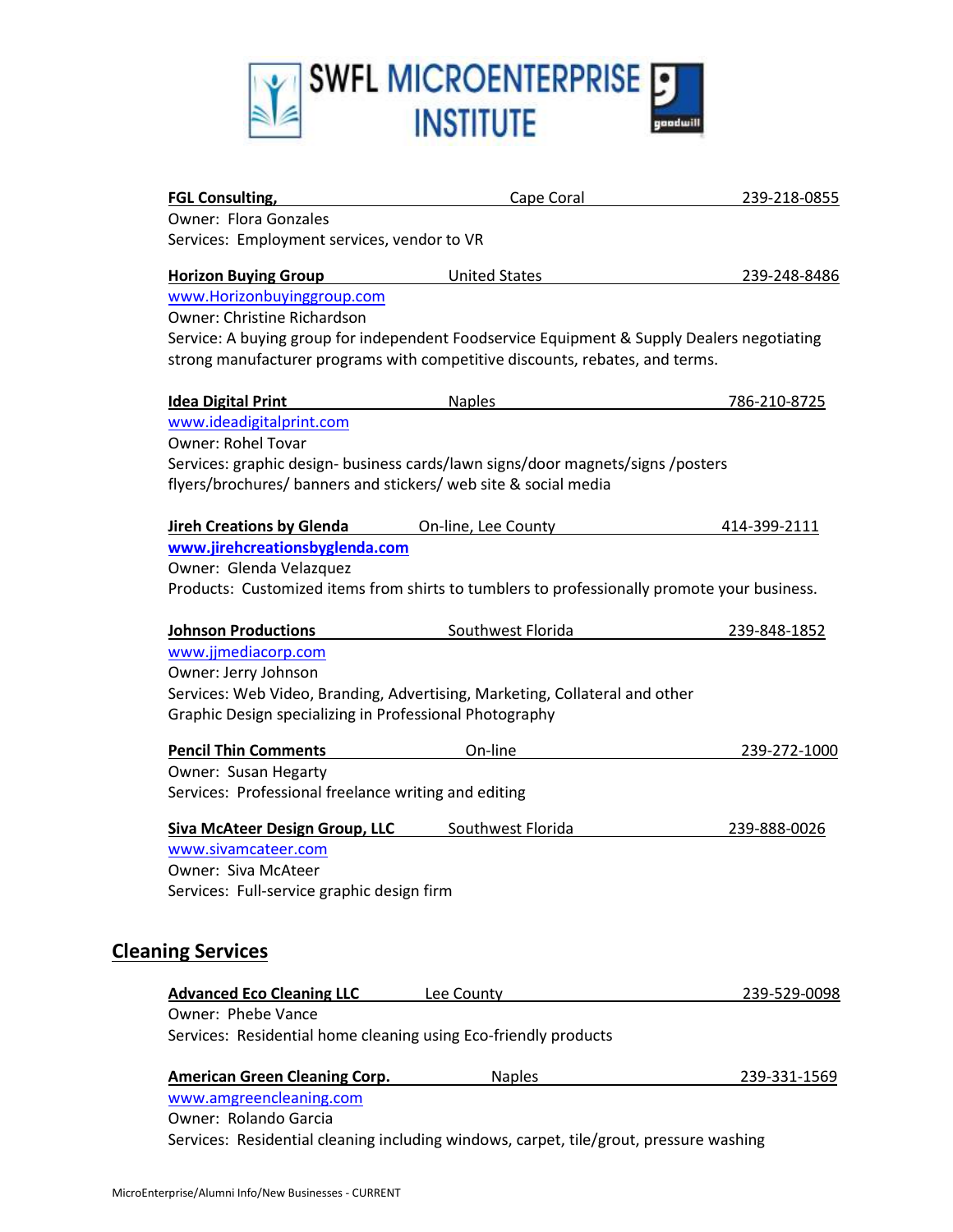

| <b>All-American Pro Pressure Washing LLC</b> Cape Coral                                       |               |                   | 239-849-3686 |
|-----------------------------------------------------------------------------------------------|---------------|-------------------|--------------|
| www.Facebook.com/ALL American Pro Pressure Washing LLC                                        |               |                   |              |
| <b>Owner: Andrew Gesell</b>                                                                   |               |                   |              |
| Services: Provide pressure cleaning, paver sealing, painting and more.                        |               |                   |              |
| Cartany Inc.                                                                                  | Fort Myers    |                   | 239-822-4601 |
| cartanyinc@yahoo.com                                                                          |               |                   |              |
| <b>Owner: Carlos Corella</b>                                                                  |               |                   |              |
| Services: Residential and commercial cleaning                                                 |               |                   |              |
| Clean Ever,                                                                                   | <b>Naples</b> |                   | 239-601-2082 |
| Cleanever15@gmail.com                                                                         |               |                   |              |
| Owner: Kenny Yuset Diaz                                                                       |               |                   |              |
| Services: Residential and commercial cleaning- distinction of being fast efficient and honest |               |                   |              |
| <b>Equator Cleaning Services</b>                                                              | <b>Naples</b> |                   | 239-777-3798 |
| www.equatorcleaningservices.com                                                               |               |                   |              |
| <b>Owner: Paulina Flor</b>                                                                    |               |                   |              |
| Services: Offering services at reasonable rates from residential to commercial cleaning       |               |                   |              |
|                                                                                               |               |                   |              |
| <b>Green Scarlett LLC</b>                                                                     |               | Southwest Florida | 239-810-6179 |
| greenscarlett@gmail.com                                                                       |               |                   |              |
| Owner: Paola Ocana                                                                            |               |                   |              |
| Services: residential and commercial cleaning                                                 |               |                   |              |
| <b>Judy's Inspired Cleaning</b>                                                               |               | Lee County        | 239-265-1649 |
| Crumbly276@gmail.com                                                                          |               |                   |              |
| Owner: Judy Crumbly                                                                           |               |                   |              |
| Services: Residential and commercial cleaning with excellence. Light gardening                |               |                   |              |
| and running errands also available.                                                           |               |                   |              |
| <b>Mayerling Cleaning Services, Naples</b>                                                    |               |                   | 239-821-1059 |
| www.facebook.com/mayerlingcleaningservices/                                                   |               |                   |              |
| <b>Owners: Aldolfo Alba and Mayerling Simons</b>                                              |               |                   |              |
| Services: Cleaning service                                                                    |               |                   |              |
| <b>Ultimate Marine Detailing LLC</b>                                                          |               | Ft. Myers         | 239-672-6524 |
| www.Ultimatemarinedetailingllc.com                                                            |               |                   |              |
| Owner: Pedro Mateo                                                                            |               |                   |              |
|                                                                                               |               |                   |              |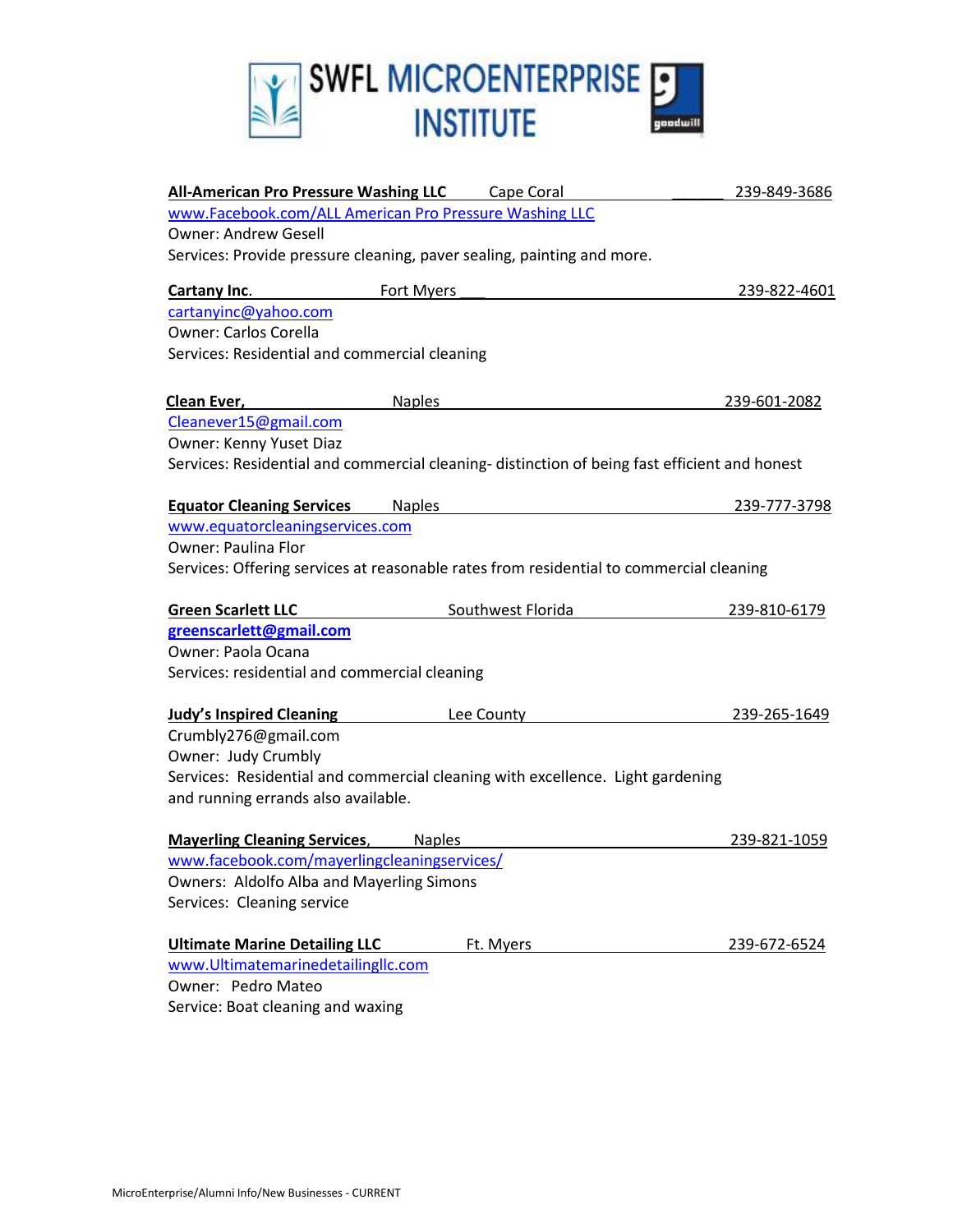

### **Clothing & Accessories**

| Aliveshoes.com/patraw2                                                                            | On-line             | 941-830-0750 |
|---------------------------------------------------------------------------------------------------|---------------------|--------------|
| www.originaldefect.com and Fb                                                                     |                     |              |
| Owner: Christopher Patraw                                                                         |                     |              |
| Services: Art and fashion designer-footwear                                                       |                     |              |
|                                                                                                   |                     |              |
| <b>Be You Beauty Boutique</b>                                                                     | <b>Naples</b>       | 239-351-5657 |
| www.Facebook.com/BU Beauty Boutique                                                               |                     |              |
| Owner: Tiffani Baldwin                                                                            |                     |              |
| Products: The latest women's fashion trends at an affordable price. Items for events, every day   |                     |              |
| wear, and parties.                                                                                |                     |              |
| <b>Charlotte Harbor Goods</b>                                                                     | On-line             | 603-674-4175 |
| www.ebay.com/str/charlotteharborgoods, www.etsy.com/shop/charlotteharborgoods                     |                     |              |
| <b>Owner: Denise Rollins</b>                                                                      |                     |              |
| Product: Vintage and new Hawaiian clothing                                                        |                     |              |
|                                                                                                   |                     |              |
| <b>Dwaal Aesthetics</b>                                                                           | On-line             |              |
| www.dwaalaesthetics.com                                                                           |                     |              |
| Owner: Jameelah Aziz                                                                              |                     |              |
| Products: on-line shopping for shoes and handbags. Delivery available in Lee County.              |                     |              |
|                                                                                                   |                     |              |
| Dog Park Clothes                                                                                  | On-line             | 800-261-5976 |
| www.dogparkclothes.com                                                                            |                     |              |
| designs@dogparkclothes.com<br>Owner: Catherine M. Wolf                                            |                     |              |
| Products: Clothing and accessory line exclusively designed for dog lovers, their dogs and the fun |                     |              |
| they have at the dog park and beyond. "Don't Worry, Get Dirty!"                                   |                     |              |
|                                                                                                   |                     |              |
| <b>Chosen Eighty-Four</b>                                                                         | On-line             | 239-839-8731 |
| ww.facebook.com/choseneightyfour                                                                  |                     |              |
| Owner: Victoria Maybin                                                                            |                     |              |
| Products: Fashion jewelry/trending accessories                                                    |                     |              |
|                                                                                                   |                     |              |
| <b>Jireh Creations by Glenda</b>                                                                  | On-line, Lee County | 414-399-2111 |
| www.jirehcreationsbyglenda.com                                                                    |                     |              |
| Owner: Glenda Velazquez                                                                           |                     |              |
| Products: Customized items from shirts to tumblers for those special events in your life.         |                     |              |
|                                                                                                   |                     |              |
| Jose Shoe Repair, 4394 Tamiami Trail N. Naples<br>www.josesshoerepair.com                         |                     | 239-230-3031 |
| <b>Owner: Jose Perez</b>                                                                          |                     |              |
| Services: Shoe/boot repair and custom made shoes, leather mending and suede cleaning              |                     |              |
|                                                                                                   |                     |              |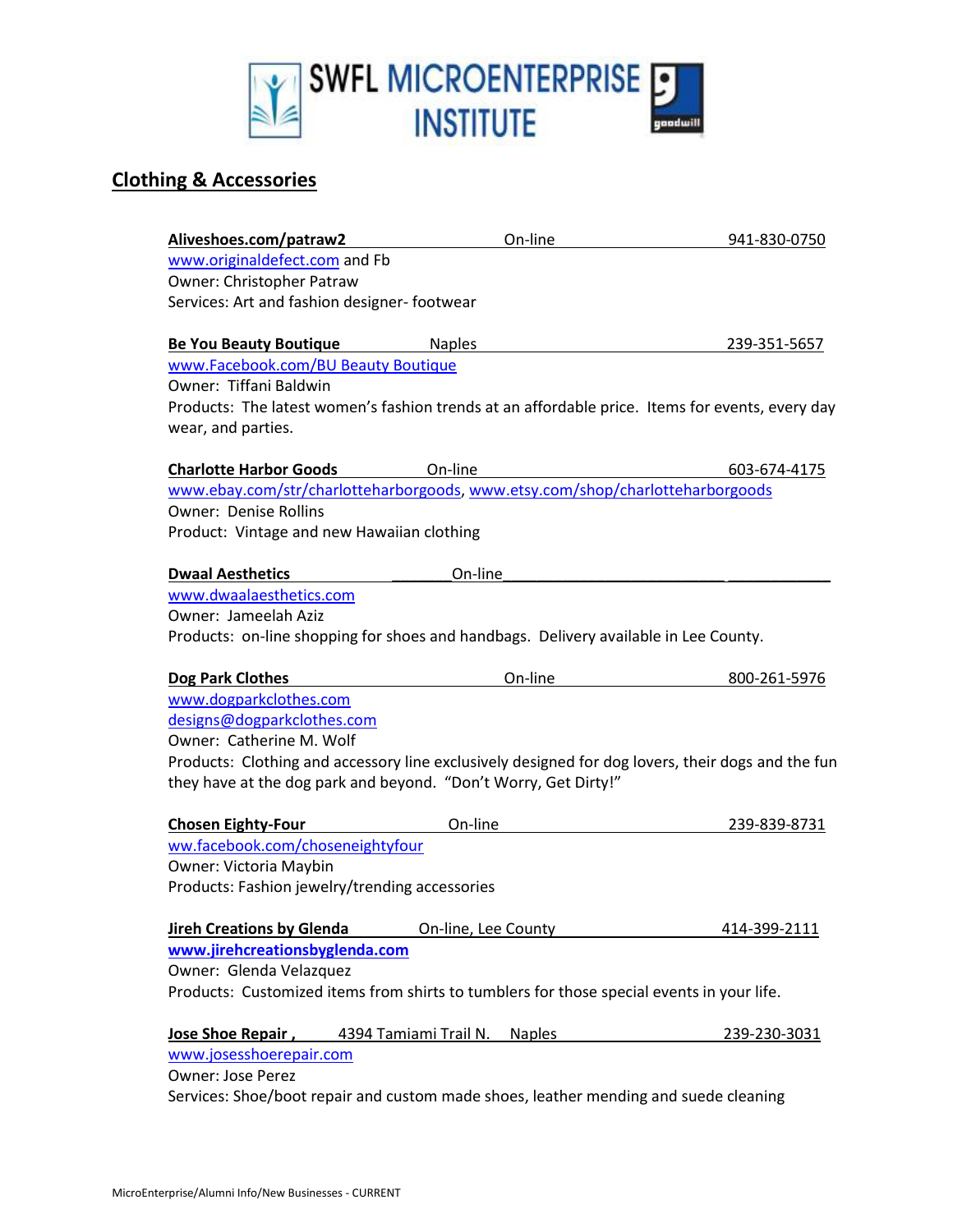

| Ontimacy, LLC,                                                     | On-line       |                   | 239-240-0193                                                                                      |
|--------------------------------------------------------------------|---------------|-------------------|---------------------------------------------------------------------------------------------------|
| www.ontimacy.com                                                   |               |                   |                                                                                                   |
| Owner: Victoria Mbali Schmidt                                      |               |                   |                                                                                                   |
|                                                                    |               |                   | Product: Online lingerie store selling women's lingerie/underwear and loungewear, lingerie        |
|                                                                    |               |                   | accessories and gift cards. Bra fitting by a certified bra fitter and personal shopping services. |
| <b>Pretty Peacock</b>                                              | Lee County    |                   | 239-244-5829                                                                                      |
| www.facebook.com/prettypeacockmobileboutique                       |               |                   |                                                                                                   |
| <b>Owner: Sade Simmons</b>                                         |               |                   |                                                                                                   |
| Products: Mobile fashion boutique                                  |               |                   |                                                                                                   |
| Shoppin' with Joe                                                  |               | On-line           | 239-336-9288                                                                                      |
| www.shoppinwithjoe.com                                             |               |                   |                                                                                                   |
| Owner: Joseph Leto                                                 |               |                   |                                                                                                   |
| planet, they also satisfy your nostalgic flair!                    |               |                   | Product: Specializing in vintage clothing and accessories. Recycled offerings not only help our   |
| Teddy INC. 2721 Tamiami Trail, Unit B                              |               | Port Charlotte    | 941-766-7400                                                                                      |
| Teddyinc.com                                                       |               |                   |                                                                                                   |
| Owner: Brenda Anderson                                             |               |                   |                                                                                                   |
| Medical uniforms, embroidered shirts, engraved items.              |               |                   |                                                                                                   |
| Zio's Fashion                                                      | Lee County    |                   | 239-839-2941                                                                                      |
| www.facebook.com/ziosfashion                                       |               |                   |                                                                                                   |
| <b>Owner: Ziomara Rosario Torres</b>                               |               |                   |                                                                                                   |
| occasions.                                                         |               |                   | Products: On-line and mobile boutique featuring modest clothing for casual and formal             |
| <b>Construction/Home Remodeling</b>                                |               |                   |                                                                                                   |
| 1 Eagle Drywall                                                    | <b>Naples</b> |                   | 239-300-3978                                                                                      |
| www.1eagledrywall.com                                              |               |                   |                                                                                                   |
| Owners: Antonio Merelas and Eva Rodriguez                          |               |                   |                                                                                                   |
| Services: Drywall, stucco and framing                              |               |                   |                                                                                                   |
| <b>Dash of Color Painting</b>                                      | Cape Coral    |                   | 239-292-1883                                                                                      |
| www.facebook/dashpainting                                          |               |                   |                                                                                                   |
| <b>Owner: Grace Teague</b>                                         |               |                   |                                                                                                   |
| Service: Residential commercial and specialty painting and coating |               |                   |                                                                                                   |
| <b>FL General Contractor, LLC</b>                                  |               | Southwest Florida | 239-201-5717                                                                                      |
| Jairmartinez31@gmail.com                                           |               |                   |                                                                                                   |
| <b>Owner: Jair Martinez</b>                                        |               |                   |                                                                                                   |
|                                                                    |               |                   | Services: General contracting, remodeling, new construction, commercial, residential and          |
| industrial.                                                        |               |                   |                                                                                                   |
|                                                                    |               |                   |                                                                                                   |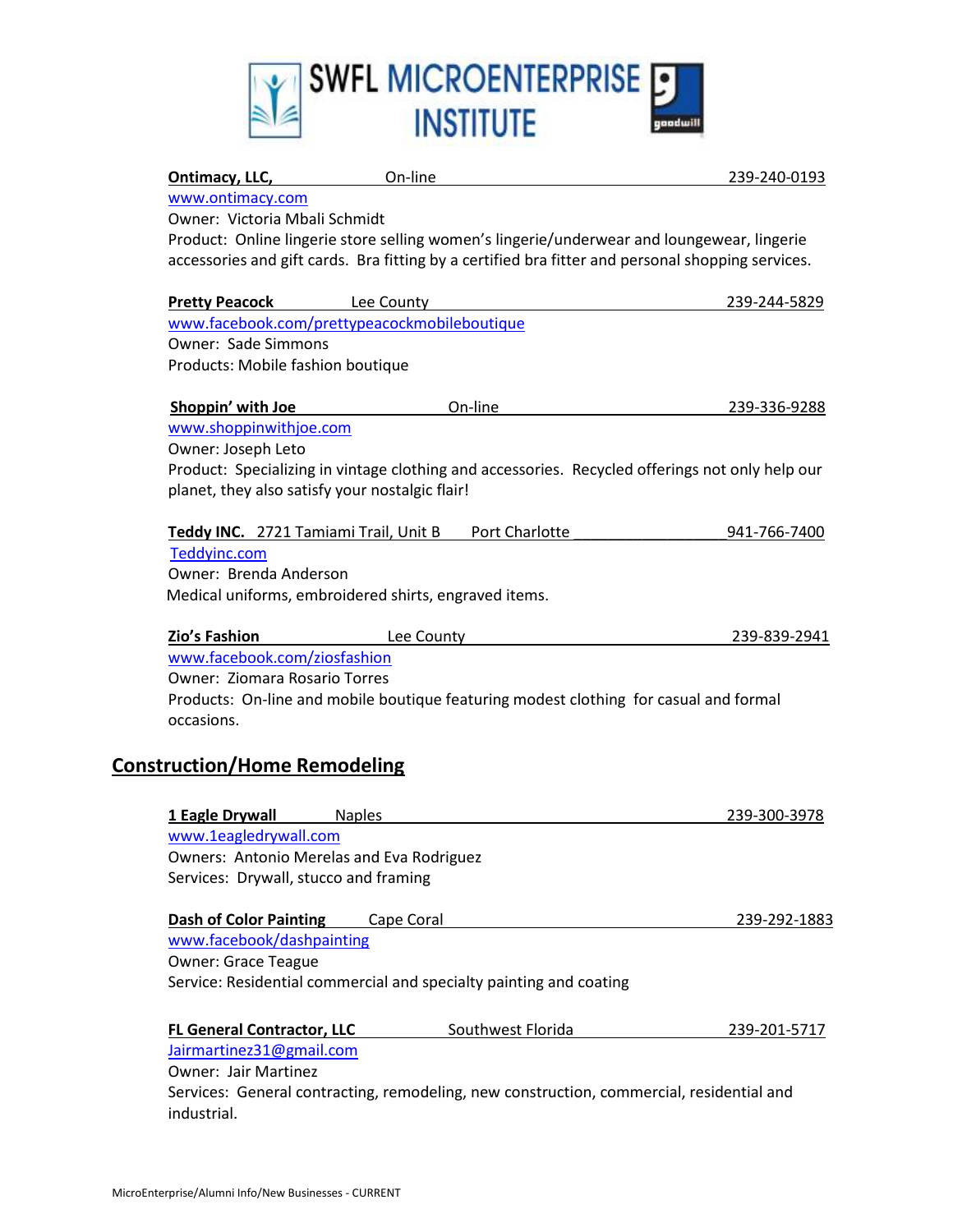

| <b>George T. Mann Construction Lee County</b>                                          | 239-910-2859 |
|----------------------------------------------------------------------------------------|--------------|
| Owner: George Mann                                                                     |              |
| Services: Painting and remodeling                                                      |              |
| <b>Gustavo's Painting</b><br><b>Naples</b>                                             | 239-293-1425 |
| Owner: Gustavo Gonzalez and Noemi Villaverde                                           |              |
| Services: Commercial and residential painting                                          |              |
|                                                                                        |              |
| North Port/ Port Charlotte<br><b>JMC Construction,</b>                                 | 857-526-2179 |
| <b>Owner: Jeff Miller</b>                                                              |              |
| Services: Stucco, tile and dry wall construction                                       |              |
| <b>Painting by Galli, Cape Coral</b>                                                   | 239-633-3369 |
| Petergalli3001@comcast.net                                                             |              |
| Owner: Peter & Leza Galli                                                              |              |
| Services: Commercial and residential painting                                          |              |
|                                                                                        |              |
| <b>The Perfect Touch</b><br>Naples/Lee County                                          | 239-692-5484 |
| theperfecttouchfl@gmail.com                                                            |              |
| Owners: Juan and Mariana Montoya                                                       |              |
| Services: Exterior and interior painting, paver sealer, pressure washing               |              |
| <b>Regal Enterprises</b> Port Charlotte                                                | 941-204-7039 |
| Owner: Michael Meagher                                                                 |              |
| Services: General Contractor for new construction and pools, home remodeling           |              |
|                                                                                        |              |
| Rise and Shine Painting, Inc.<br><b>Naples</b>                                         | 239-405-0150 |
| marelyz12@yahoo.com                                                                    |              |
| Owner: Maria Lopez                                                                     |              |
| Services: Residential painting                                                         |              |
| Robert's Flooring and Design Inc. 3846 Exchange Ave Naples                             | 239-200-4256 |
| www.robertsflooringsolutions.com                                                       |              |
| <b>Owner: Robert Cueva</b>                                                             |              |
| Services: Home or office flooring in showroom or with mobile showroom at your location |              |
| Southwest Florida<br><b>Sparta Land Clearing and Fill</b>                              | 941-681-4264 |
| www.facebook.com/503spartan                                                            |              |
| Owner: Gloria Duran                                                                    |              |
| Services: Land clearing and fill dirt                                                  |              |
|                                                                                        |              |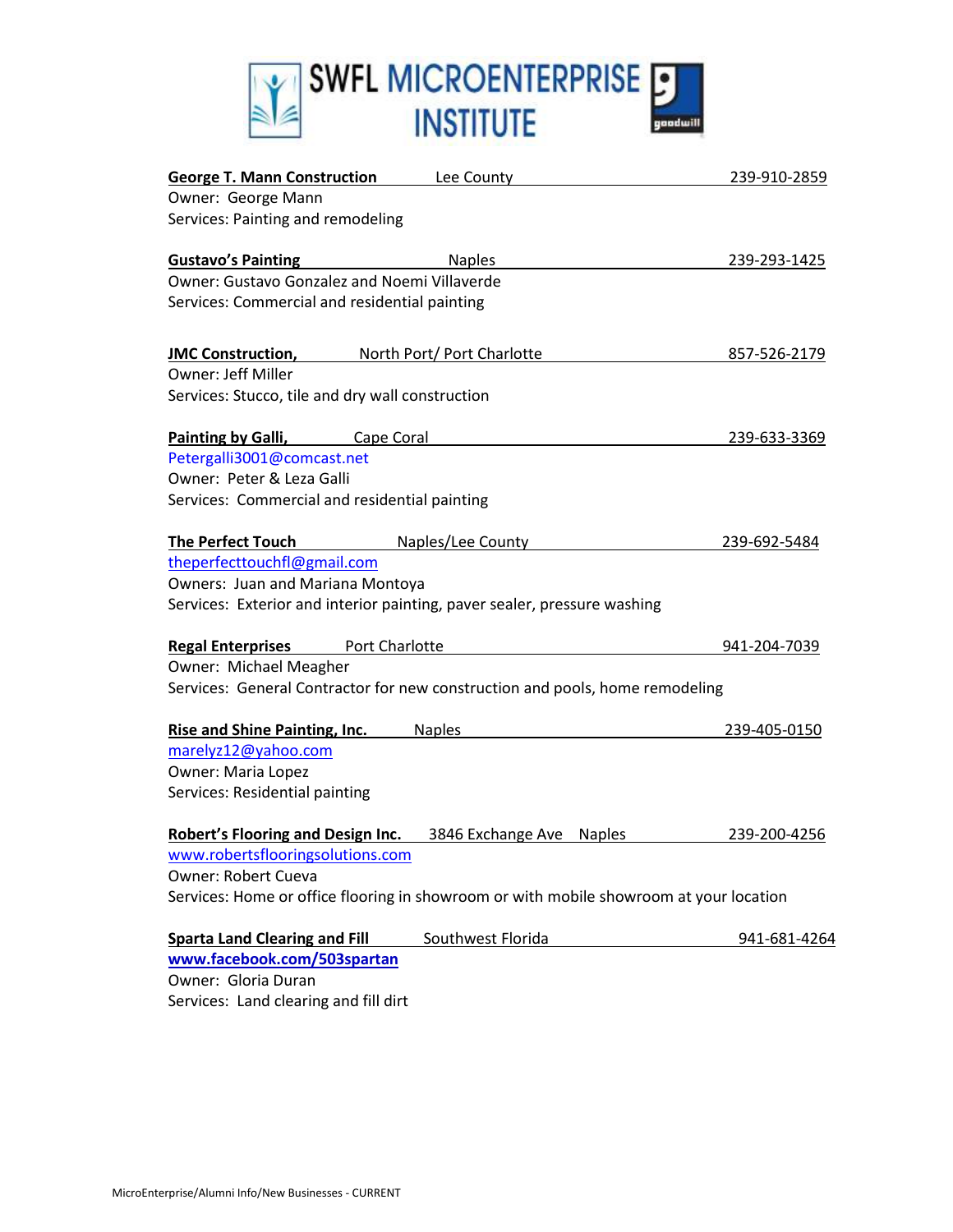

#### **Custom-Made Products**

| Jor-Jia Designs, LLC, Ft. Myers           |                                                                                           | 239-244-6501 |
|-------------------------------------------|-------------------------------------------------------------------------------------------|--------------|
|                                           | https://www.facebook.com/DesignsByJorjia/                                                 |              |
| Owner: Georgia Fullerton                  |                                                                                           |              |
|                                           | Product: Haute couture custom made gowns and outfits for any occasion                     |              |
| for men, women and children.              |                                                                                           |              |
|                                           |                                                                                           |              |
|                                           | Kelly Blvd. Furniture 1110 NE Pine Island Road Unit #41 Cape Coral                        | 239-301-5072 |
| Owner: Kelly Scott                        |                                                                                           |              |
| Products: Unique handcrafted furniture    |                                                                                           |              |
| Let it Burn                               | On-line and Charlotte/Sarasota Co                                                         | 941-525-8231 |
| www.Letitburnn.etsy.com                   |                                                                                           |              |
| Owner: Nicole Hinchcliffe                 |                                                                                           |              |
|                                           | Products: Handmade intention candles infused with crystals, home grown herbs, and natural |              |
| oils                                      |                                                                                           |              |
|                                           |                                                                                           |              |
| Level Up Kreations Southwest Florida      |                                                                                           | 239-645-3616 |
| www.facebook.com/LevelUpKreations         |                                                                                           |              |
| Owner: LaShay Blanks                      |                                                                                           |              |
|                                           | Products: Gift baskets and treats created just for you                                    |              |
|                                           |                                                                                           |              |
| Love the Jewels Boutique                  | On-line                                                                                   | 239-244-9530 |
| www.facebook.com/lovethejewelsboutique    |                                                                                           |              |
| Owner: Sandra Mink                        |                                                                                           |              |
|                                           | Product: Original designs and limited edition hand-crafted jewelry                        |              |
|                                           |                                                                                           |              |
|                                           | <b>Marta Mayan Art &amp; Jewelry</b> Lehigh Acres                                         | 239-691-4879 |
|                                           | www.facebook.com/MayanJewelryHandcrafted by Marta                                         |              |
| Owner: Marta Sicajan                      | Products: Mayan design accessories, home parties                                          |              |
|                                           |                                                                                           |              |
| <b>Rare Customs</b>                       | On-line and Lee County                                                                    | 239-771-5858 |
| rarecustoms.bigcartel.com                 |                                                                                           |              |
| Owner: Tamika Perry                       |                                                                                           |              |
| Product: Custom design clothing and shoes |                                                                                           |              |
|                                           |                                                                                           |              |
| <b>Recycling Leather, Ect.</b>            | <b>Naples</b>                                                                             | 239-293-5353 |
| recyclingleatheretc@gmail.com             |                                                                                           |              |
| Owner: Suzanne Mandy                      |                                                                                           |              |
|                                           | Products: Repurposed and reused leather goods of all kinds made into reliable and strong  |              |
|                                           | backpacks, double-clip biker bags and cross-body designs.                                 |              |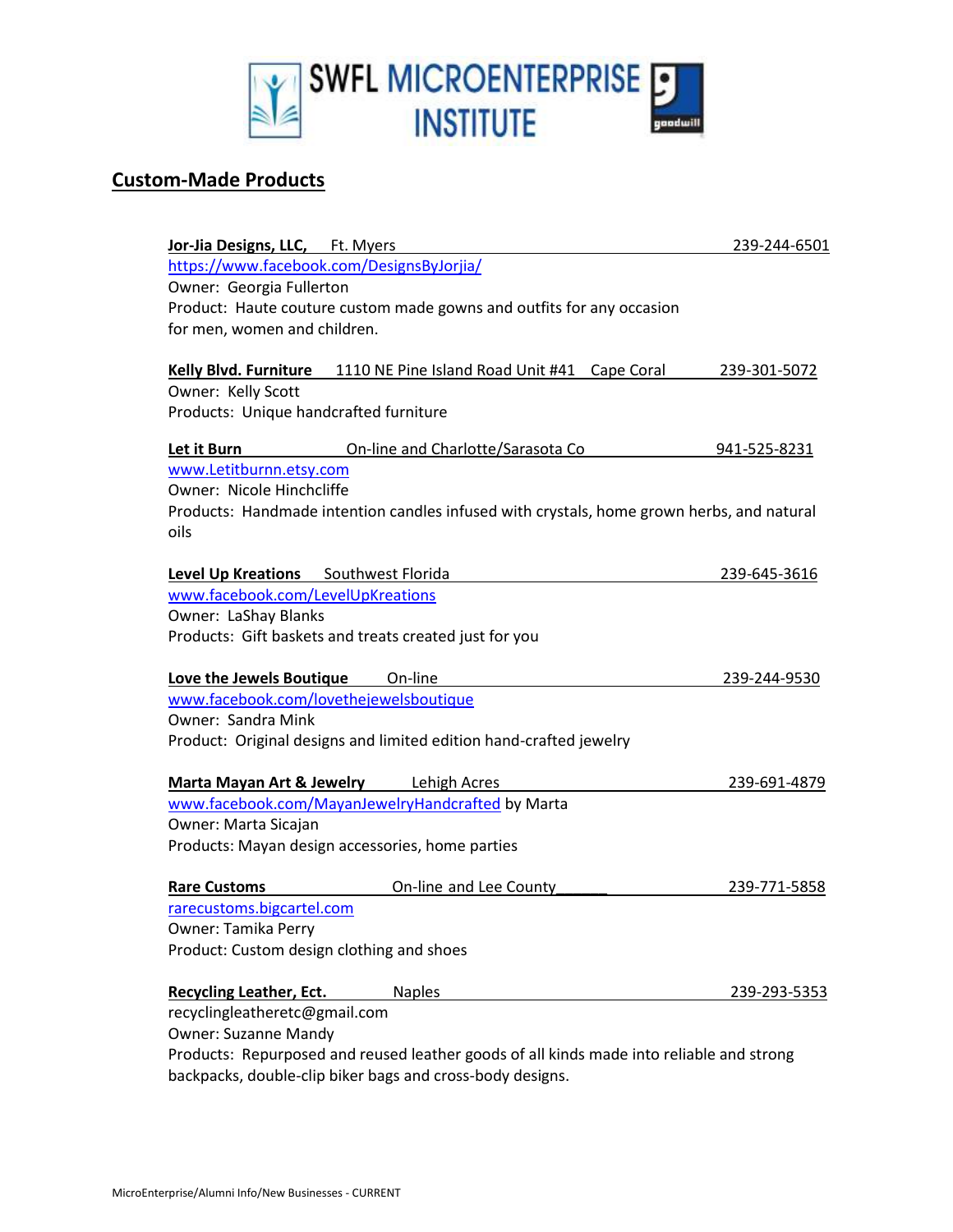

| Sweeney's SOS                                 | 10954 String Fellow Rd, Bokeelia                                                              |                      | 239-273-8399                                                                                                   |  |  |
|-----------------------------------------------|-----------------------------------------------------------------------------------------------|----------------------|----------------------------------------------------------------------------------------------------------------|--|--|
| sweeneyssos.com                               |                                                                                               |                      |                                                                                                                |  |  |
| Owner: Patricia Sweeney                       |                                                                                               |                      |                                                                                                                |  |  |
|                                               | Product: Natural hand crafted soaps; custom labels available; natural skin care products,     |                      |                                                                                                                |  |  |
|                                               | lotions, essential oils, and more. Also available at the South Cape Hub in downtown Cape      |                      |                                                                                                                |  |  |
| <b>Tea Time Creations</b>                     | Cape Coral                                                                                    |                      | 239-699-8687                                                                                                   |  |  |
|                                               | https://www.facebook.com/TeaTimeCreationsLLC/?fref=ts                                         |                      |                                                                                                                |  |  |
| <b>Owner: Michelle Daniels</b>                |                                                                                               |                      |                                                                                                                |  |  |
|                                               |                                                                                               |                      | Product: Natural soaps sculpted into unique designs for parties and events - also renting vintage              |  |  |
|                                               | china for events as well as complete rental and décor-tables, beauty and event planning       |                      |                                                                                                                |  |  |
|                                               |                                                                                               |                      |                                                                                                                |  |  |
| <b>Education</b>                              |                                                                                               |                      |                                                                                                                |  |  |
|                                               |                                                                                               |                      |                                                                                                                |  |  |
|                                               |                                                                                               |                      |                                                                                                                |  |  |
| <b>Hawk's Advocates</b>                       | Southwest Florida                                                                             |                      | 239-823-9573                                                                                                   |  |  |
| www.hawkadvocates.com                         |                                                                                               |                      |                                                                                                                |  |  |
| <b>Owner: Heather Hawk</b>                    |                                                                                               |                      |                                                                                                                |  |  |
|                                               | Services: Helping children with special needs, disabilities, and students struggling          |                      |                                                                                                                |  |  |
|                                               | at school get the help they need to soar at school.                                           |                      |                                                                                                                |  |  |
|                                               |                                                                                               |                      |                                                                                                                |  |  |
| <b>Nancy Frede</b>                            | Southwest Florida                                                                             |                      | 508-380-3737                                                                                                   |  |  |
| www.Nonduesrevenue.com                        |                                                                                               |                      |                                                                                                                |  |  |
| Owner: Nancy Frede                            |                                                                                               |                      |                                                                                                                |  |  |
|                                               | Services: Tutoring, resume preparation and revenue maximization strategies                    |                      |                                                                                                                |  |  |
|                                               |                                                                                               |                      |                                                                                                                |  |  |
| The Institute for Leadership Excellence (LEI) |                                                                                               | <b>United States</b> |                                                                                                                |  |  |
|                                               |                                                                                               |                      |                                                                                                                |  |  |
|                                               | https://www.leadershipexcellence.institute/                                                   |                      |                                                                                                                |  |  |
| Owner: Kenneth Bittner                        |                                                                                               |                      |                                                                                                                |  |  |
|                                               |                                                                                               |                      |                                                                                                                |  |  |
|                                               | syllabus of instruction. Classes are succinct, practical, and easily absorbed by the student. |                      | 727-647-6047<br>Services: LEI specializes in teaching managers how to be great leaders through a comprehensive |  |  |
| Jesmart Children Development, Inc.            |                                                                                               | Sarasota             | 239-645-3621                                                                                                   |  |  |
| www.jesmartchildren.com                       |                                                                                               |                      |                                                                                                                |  |  |
|                                               |                                                                                               |                      |                                                                                                                |  |  |
| Owner: Marielena Aguilar                      |                                                                                               |                      |                                                                                                                |  |  |
| educators                                     |                                                                                               |                      | Services: Early childhood consultant promoting high-quality education for children, parents and                |  |  |
|                                               |                                                                                               |                      |                                                                                                                |  |  |
|                                               | <b>Tropical Vocational Health Training, LLC</b>                                               | Ft. Myers            | 239-674-9420                                                                                                   |  |  |
| www. Tropicalhealthtraining.com               |                                                                                               |                      |                                                                                                                |  |  |

Services: Tutoring - Certified Nursing Assistant and CPR training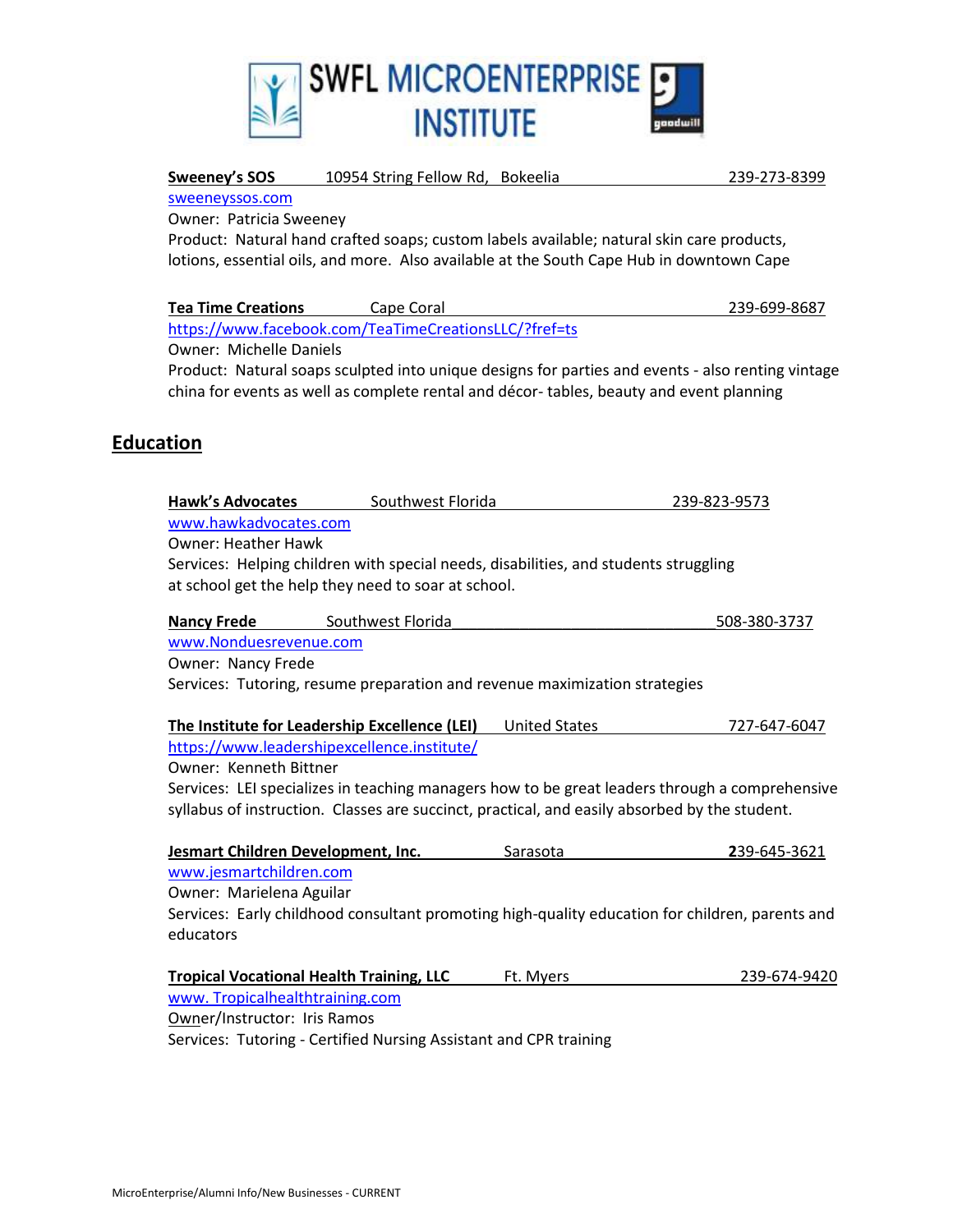

## **Electronic Servicing and Repair**

| <b>Tech Concierge</b>                       | Lee County                                                                                  | 239-994-4478 |
|---------------------------------------------|---------------------------------------------------------------------------------------------|--------------|
| www.techconciergefl.com                     |                                                                                             |              |
| Owner: Phil Henninge                        |                                                                                             |              |
|                                             | Services: Solving computer, television and smart home issues. Remote assistance available.  |              |
| <b>Entertainment/ Personal Services</b>     |                                                                                             |              |
|                                             |                                                                                             |              |
|                                             | Centro de Servicios Hispanos, Inc., 302 Lee Blvd, Suite 102 Lehigh Acres                    | 239-303-5673 |
| www.centrodeseservicioshispanos.com         |                                                                                             |              |
| <b>Owners: Marie Lopez and Jackie Reyes</b> |                                                                                             |              |
| Services: Translation and interpreting      |                                                                                             |              |
| <b>Chipmunk Bounce Houses</b>               | <b>Naples</b>                                                                               | 239-529-8155 |
| www.chipmunkbouncehouses.com                |                                                                                             |              |
| Owner: Carlos Jimenez                       |                                                                                             |              |
|                                             | Services: Party rental's for children's parties, wet and dry in addition to chair/table and |              |
| decorating services                         |                                                                                             |              |
|                                             |                                                                                             |              |
| <b>Crafty Traveler</b>                      | Lee County                                                                                  | 239-222-0244 |
| Craftytravellerllc@gmail.com                |                                                                                             |              |
| <b>Owner: Tanya Flowers</b>                 |                                                                                             |              |
|                                             | Services: Concierge crafts for seniors- all supplies and instruction included in price      |              |
| <b>German Tourism Service (GTS)</b>         | Cape Coral                                                                                  | 239-471-9643 |
| www.germantourismservice.com                |                                                                                             |              |
| Owner: Oliver Behrendt                      |                                                                                             |              |
|                                             | Services: "Your service Company and travel agency in Florida"                               |              |
| <b>Lehigh Acres Gazette</b>                 | Lehigh Acres                                                                                | 239-245-4815 |
| www.lehighacresgazette.com                  |                                                                                             |              |
| <b>Owner: Robert Anderson</b>               |                                                                                             |              |
|                                             | Services: local online newspaper. Locally owned and operated news and information source    |              |
| <b>Johnson Productions</b>                  | Southwest Florida                                                                           | 239-848-1852 |
| www.JohnsonProductions.Zenfolio.com         |                                                                                             |              |
| Owner: Jerry Johnson                        |                                                                                             |              |
|                                             | Services: Comprehensive services including graphic design, photography, audio and video     |              |
|                                             | production including Sports-Folio's, Performer-Folio's and Memory Box Videos                |              |
| Let's Kre8                                  | Lee County                                                                                  | 239-200-6008 |
| www.Facebook.com/LetsCre8te                 |                                                                                             |              |
| <b>Owner: Veronica Deems</b>                |                                                                                             |              |
| Services: Mobil art studio/ DIY workshops   |                                                                                             |              |
|                                             |                                                                                             |              |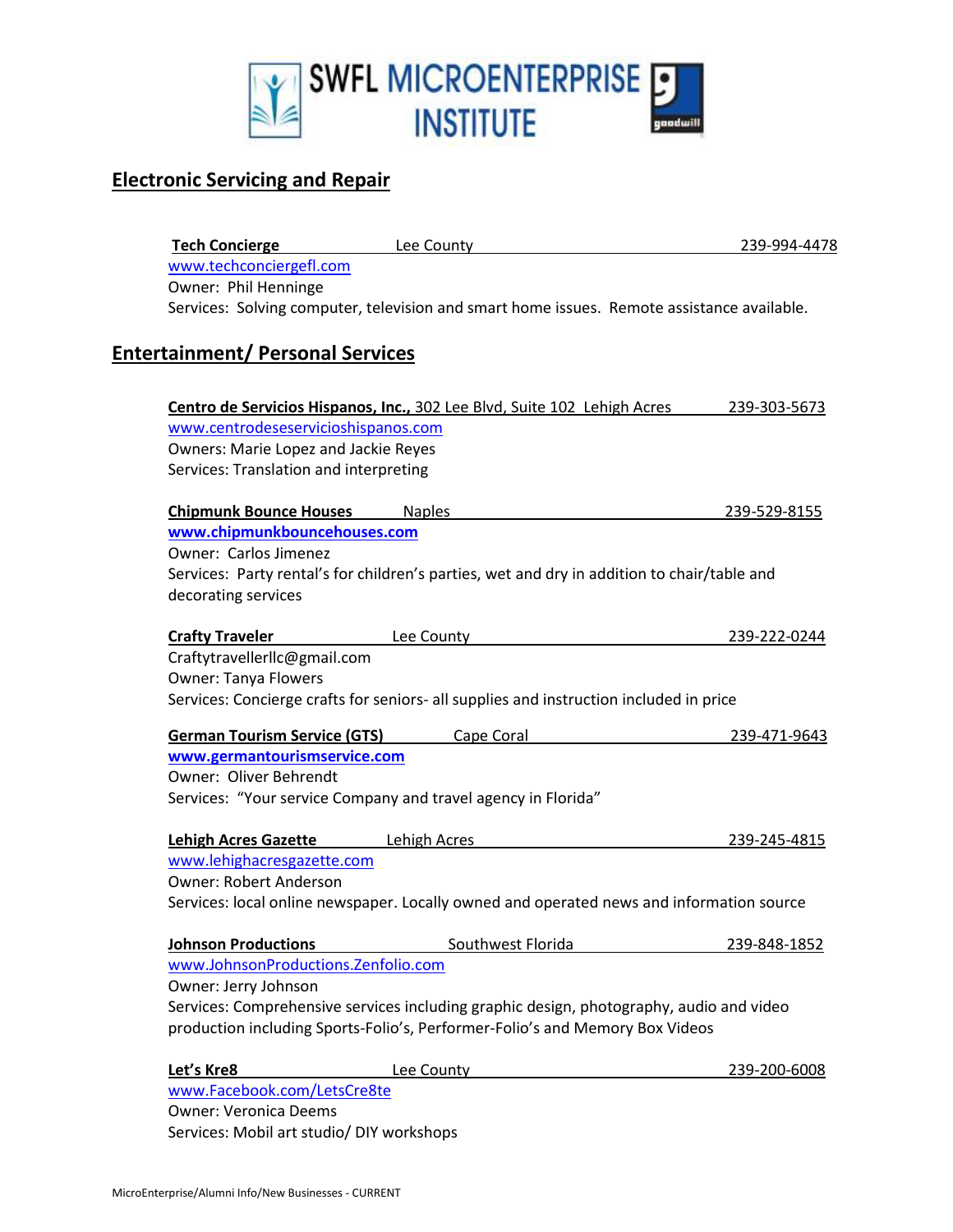

| <b>RIG Entertainment</b>                                      | Southwest Florida                                                                   | 239-770-1020 |
|---------------------------------------------------------------|-------------------------------------------------------------------------------------|--------------|
| www.rigentdj.com                                              |                                                                                     |              |
| Owner: Jay Rigdon                                             |                                                                                     |              |
|                                                               | Services: full service DJ and Entertainment Company for weddings and special events |              |
| <b>RJ Décor Production</b>                                    | <b>Naples</b>                                                                       | 239-238-8280 |
| www.Facebook.com/RJ Décor Productions                         |                                                                                     |              |
| Owner: Rewa Mercado                                           |                                                                                     |              |
|                                                               | Services: Event drapery-complete room wrap-ceiling swag drapery-gazebo and          |              |
|                                                               | tent décor- event lighting-intelligent lighting-bistro, fairy and globe lights.     |              |
| Studio 8 Dance 3109 Tamiami Trail Port Charlotte              |                                                                                     | 941-237-0518 |
| www.studio8dance.com                                          |                                                                                     |              |
| Owner: Diana Goode                                            |                                                                                     |              |
| Services: Dance lessons for all ages                          |                                                                                     |              |
| <b>Take My Hand Events, LLC</b>                               | Cape Coral                                                                          | 239-248-2248 |
| www.takemyhandevents.com                                      |                                                                                     |              |
| Owner: Dusty Shelton                                          |                                                                                     |              |
| Services: Wedding and event coordinator                       |                                                                                     |              |
| Toledo Blade Entertainment LLC Port Charlotte                 |                                                                                     | 239-284-8999 |
| https://www.facebook.com/toledobladeentertainment             |                                                                                     |              |
| Owner: Jamie Charleston                                       |                                                                                     |              |
| Services: Musical event planning and promotion                |                                                                                     |              |
| <b>Florists/Plants</b>                                        |                                                                                     |              |
|                                                               | The Paradise of Flowers, 16450 San Carlos Blvd #2 Fort Myers                        | 239-990-1671 |
| Facebook.com/The Paradise of Flowers                          |                                                                                     |              |
| <b>Owner: Sonia Portas</b>                                    |                                                                                     |              |
| Quality fresh flowers at affordable prices by a local florist |                                                                                     |              |
| <b>Roots and Blooms Nursery Cape Coral</b>                    |                                                                                     | 239-887-9715 |
| www.facebook.com/rootsandbloomsnursery                        |                                                                                     |              |
| Owner: Mary Smith                                             |                                                                                     |              |
| Products: Succulents and exotic tropical plants               |                                                                                     |              |
| <b>Food &amp; Restaurant</b>                                  |                                                                                     |              |
| <b>Big Foot BBQ and Catering</b>                              | Lee County                                                                          | 239-895-5461 |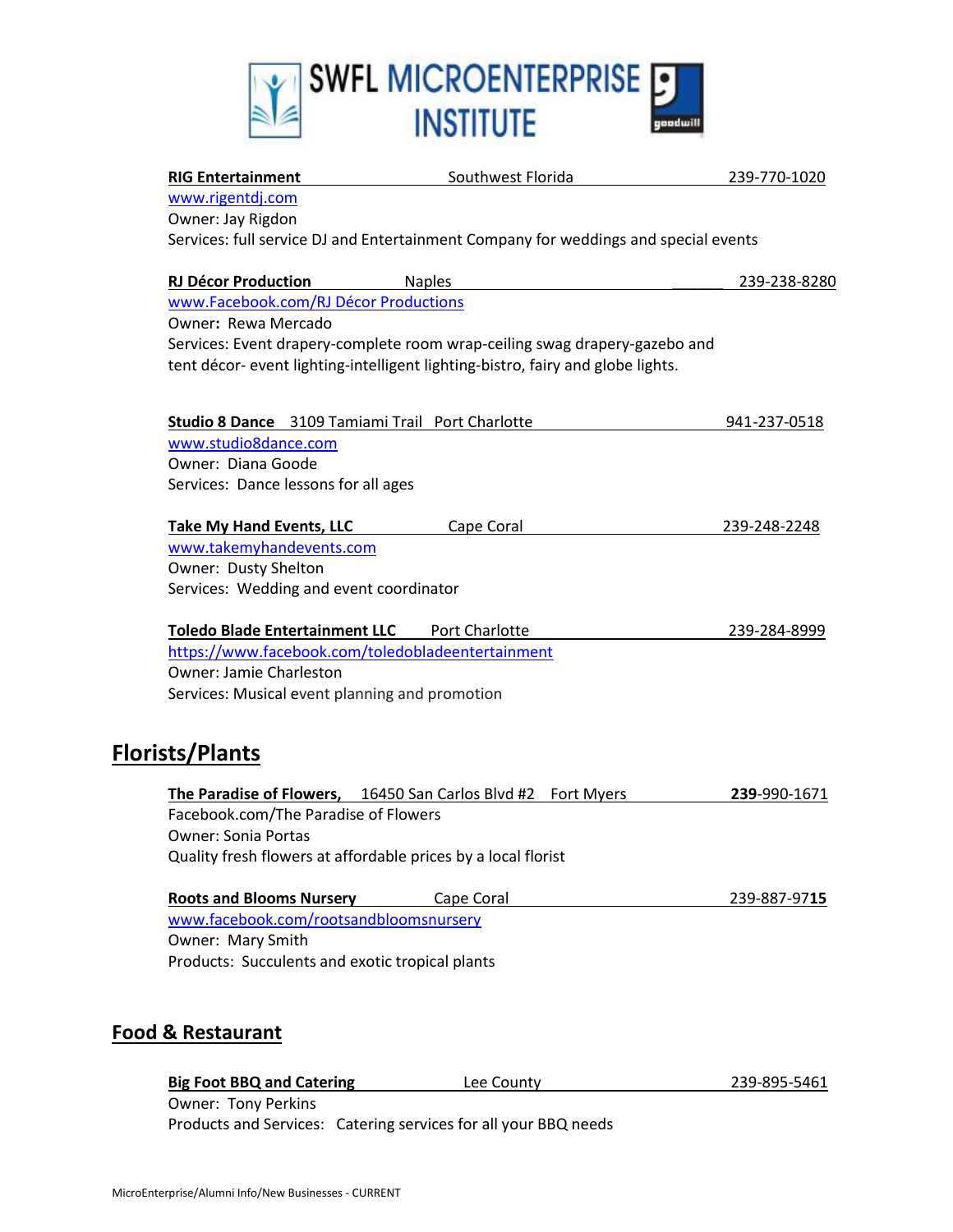

| <b>The Caloosa Kitchen</b>                    | <b>Example 20 Lee, Hendry, and Palm Beach Co.</b>                                                | 863-885-4895 |
|-----------------------------------------------|--------------------------------------------------------------------------------------------------|--------------|
| www.facebook.com/TheCaloosaKitchen            |                                                                                                  |              |
| Owner: Shannen Leahy                          |                                                                                                  |              |
|                                               | Products: artisan breads and sweets sold at farmers markets and other venues.                    |              |
|                                               |                                                                                                  |              |
|                                               | <b>Connie's Sweet and Savory Lee County</b>                                                      | 239-476-1687 |
| Owner: Connie Shipman                         |                                                                                                  |              |
|                                               | Products: Delicious home cooked items, from pound cake to smoked turkey.                         |              |
| D Cake Lady 105 South Oak Street LaBelle      |                                                                                                  | 863-234-1220 |
| www.facebook.com/D-Cake-Lady-LLC              |                                                                                                  |              |
| Owner: Debra Woodford                         |                                                                                                  |              |
|                                               | Products: Cakes and cookies, 3-D cakes, printable edible graphics                                |              |
|                                               | Dairy Quick-A-Licious Ice Cream Lee County                                                       | 239-297-5483 |
| www.facebook.com/DairyQuickALiciousIceCream   |                                                                                                  |              |
| Owner: Tom Bunting                            |                                                                                                  |              |
|                                               | Products: Ice Cream truck available for corporate and family gatherings                          |              |
| <b>Entrées Catering, LLC</b>                  | Lee County                                                                                       | 239-671-8580 |
| www.facebook.com/entreescatering              |                                                                                                  |              |
| Owner: Ron Forde                              |                                                                                                  |              |
|                                               | Services: The Caribbean Caterer, private, corporate, drop offs, buffets,                         |              |
|                                               |                                                                                                  |              |
| <b>Free Flowing Health</b>                    | <b>Example 2</b> Lee County                                                                      | 646-642-0083 |
| www.freeflowinghealth.com                     |                                                                                                  |              |
| Owner: Lisa Brown                             |                                                                                                  |              |
|                                               | Services: Vegan and gluten-free cuisine chef services and nutrition coaching                     |              |
| Geo's Cakery                                  | <b>Example 2 County</b>                                                                          | 239-771-5858 |
| https://www.facebook.com/geoscakery/          |                                                                                                  |              |
| <b>Owner: Geovana Sanz</b>                    |                                                                                                  |              |
|                                               | Products: Specializing in tre leches cakes, as well as cupcakes, cake pops and decorated cookies |              |
|                                               |                                                                                                  |              |
| <b>Glamour Cakes by Edith</b>                 | Lee County                                                                                       | 239-565-6110 |
| https://www.facebook.com/glamourcakesbyedith/ |                                                                                                  |              |
| Owner: Edith Ospina                           |                                                                                                  |              |
|                                               | Services: Cakes, sweet treats, breads, cupcakes, etc.                                            |              |
| I Want That                                   | Ft. Myers                                                                                        | 239-202-7404 |
| www.facebook.com/pg/IWantThatYummy            |                                                                                                  |              |
| Owner: Dre & Beth White                       |                                                                                                  |              |
|                                               | Products: Sinfully simple fudges, brownies, muffins, breads and bite-sized goodies.              |              |
| Juicelation                                   | 4947 Tamiami Trail N.<br><b>Naples</b>                                                           | 239-529-2290 |
| www.juicelation.com                           |                                                                                                  |              |
| Owner: Alexandra Di Cicco                     |                                                                                                  |              |
|                                               | Products: Locally sourced and organic cold-press juice for local delivery or pick-up             |              |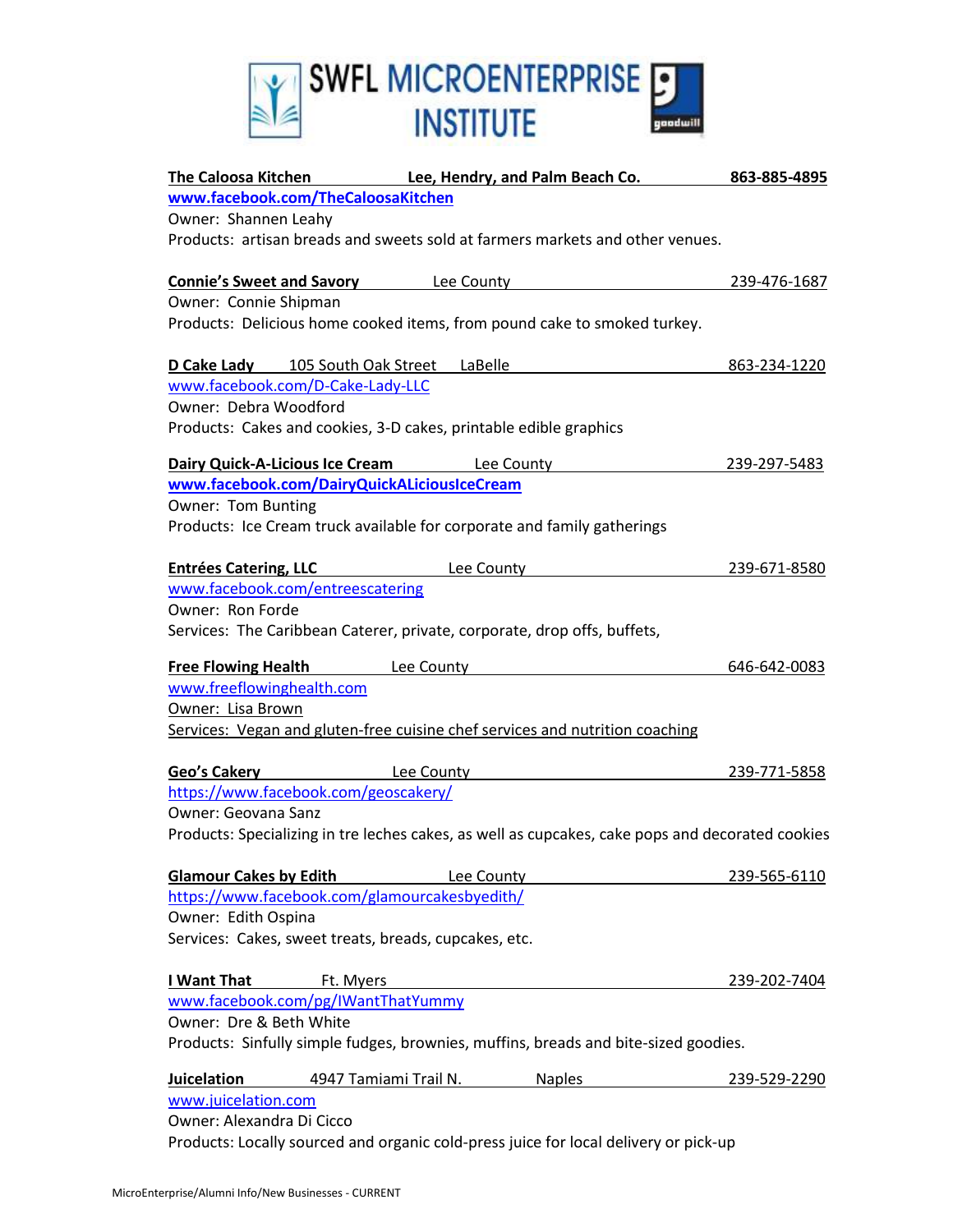

| Judy's Pastry and Bakery, 8823 Tamiami Trail E. Naples                                                                    | 239-269-4810 |
|---------------------------------------------------------------------------------------------------------------------------|--------------|
| https://www.facebook.com/judy's pastry                                                                                    |              |
| <b>Owner: Judith Starkweather</b>                                                                                         |              |
| Products: Unique taste, fresh, high quality and homemade products                                                         |              |
| Ma Petite Creperie Southwest Florida                                                                                      | 239-319-9865 |
| www.facebook.com/mapetitecreperie                                                                                         |              |
| Owner: Myriam Schlewer                                                                                                    |              |
| Products: A food truck serving authentic French crepes, savory and sweet                                                  |              |
| Meli Eats Inc.<br>Lee County                                                                                              | 239-218-1506 |
| www.facebook.com/melieatsinc                                                                                              |              |
| Owner: Melissa Valentin                                                                                                   |              |
| Services: Custom prepped meals and homemade gluten-free tortillas using organic, non GMO,                                 |              |
| and gluten-free ingredients                                                                                               |              |
| <b>Meraki Sweet Creations,</b><br><b>Lee County</b>                                                                       | 561-755-7503 |
| www.facebook.com/sweetcreations                                                                                           |              |
| Owner: Abigail Encarnacion                                                                                                |              |
| Services: Custom cakes and treats for special occasions                                                                   |              |
| <b>Mirian's Cakes,</b><br><b>Naples</b>                                                                                   | 239-465-3083 |
| www.facebook.com/Miriancakes/                                                                                             |              |
| <b>Owner: Mirian Melgar</b>                                                                                               |              |
| Services: Homemade all natural fresh cakes & pastries, sweets and artesian chocolates,                                    |              |
| "prop cakes" for decoration for weddings and special occasions                                                            |              |
| <b>Que On the Go</b><br>Alva                                                                                              | 239-601-4870 |
| Owner: LaShay Russ                                                                                                        |              |
| Products: BBQ grilled to perfection with homemade sides. Roadside on Highway 80. Delivery<br>and catering also available. |              |
| <b>Sassy Sauce the Garlic Boss</b><br><b>Naples</b>                                                                       | 239-601-0990 |
| sassysaucethegarlicboss@gmail.com                                                                                         |              |
| Owner: Janice Johnson                                                                                                     |              |
| Services: Unique homemade garlic butter flavored sauce. Great on a variety of foods.                                      |              |
| <b>Shinyo Sushi LLC.</b> Located in the Sprouts Market in Estero                                                          | 239-306-5384 |
| Offering Oumi Sushi to go                                                                                                 |              |
| Owner: Leonora Duzy                                                                                                       |              |
| <b>Sunshine Gourmet Spices and Gift Concepts Lee County</b>                                                               | 239-220-6039 |
| www.sunshinegourmetspiceandgiftconcepts.com                                                                               |              |
| <b>Owner: Crystil Babcock</b>                                                                                             |              |
| Product: Selling unique gourmet spices and herbs, both individually and as gift sets                                      |              |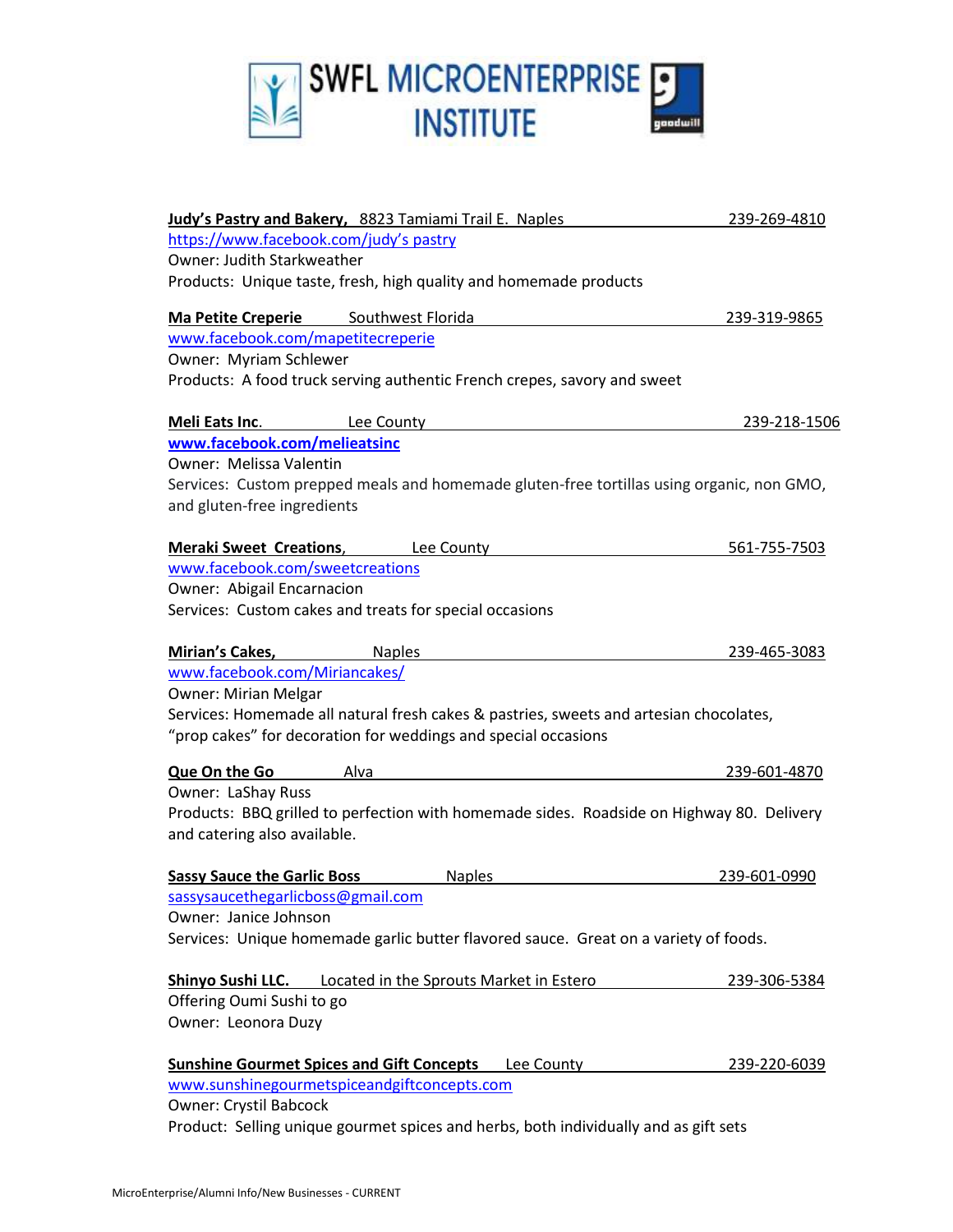

|                                                 | Tamu Cupcakery, 311 Del Prado Blvd. S. Cape Coral                                       | 718-913-0573 |
|-------------------------------------------------|-----------------------------------------------------------------------------------------|--------------|
| www.Tamucupcakery.com                           |                                                                                         |              |
| <b>Owner: Monica Spivey</b>                     |                                                                                         |              |
| Products: Bakery items                          |                                                                                         |              |
| <b>The Thuy House</b>                           | Cape Coral                                                                              | 239-297-5810 |
| Facebook.com/thethuyhouse                       |                                                                                         |              |
| Owner: Diane Nghi                               |                                                                                         |              |
|                                                 | Products: Specializing in Vietnamese catering and home delivery                         |              |
| The Wine Room                                   | 1544 Broadway Fort Myers                                                                | 239-689-1706 |
| https://www.thewineroomfm.com                   |                                                                                         |              |
| Owner: Sarah Newcomb                            |                                                                                         |              |
| Products: Wine bar in downtown Fort Myers       |                                                                                         |              |
|                                                 | Wild about PopCorn 1311 Del Prado Blvd, Ste D, Cape Coral                               | 239 829-0527 |
| Second location: 1512 Hendry Street, Fort Myers |                                                                                         |              |
| https://www.facebook.com/wildaboutpopcorn/      |                                                                                         |              |
| Owner: Julie Caracappa                          |                                                                                         |              |
| Services: Gourmet popcorn                       |                                                                                         |              |
| Yami Chocolates Cape Coral                      |                                                                                         | 239-703-0228 |
| Owner: Yamilla Diaz                             |                                                                                         |              |
| www.Facebook.com/yamichocolates                 |                                                                                         |              |
|                                                 | Products: Artisan handcrafted chocolates and sweets                                     |              |
|                                                 | Zirilli's Chilly Treats LLC 814 SW Pine Island Rd Unit 308 Cape Coral                   | 239-573-1590 |
| https://www.facebook.com/ZirillisIce            |                                                                                         |              |
| Owner: Barbara Zirilli                          |                                                                                         |              |
|                                                 | Services: Homemade Italian ice using fresh and frozen fruits, ice cream and retro candy |              |
|                                                 |                                                                                         |              |
| Health / Wellness / Skin Care                   |                                                                                         |              |
| <b>Balance Your Bodies</b>                      | Port Charlotte                                                                          | 941-286-8367 |
| Owner: Michelle Jerome                          |                                                                                         |              |
|                                                 | Services: Massage therapy offered in home in the Port Charlotte area                    |              |
| <b>Best Self for Health</b>                     | <b>Naples</b>                                                                           | 239-404-7328 |
| www.bestselfforhealth.com                       |                                                                                         |              |
| Owner: Susan Baver Mann                         |                                                                                         |              |
| Services: Health Coaching                       |                                                                                         |              |
| FL Mental Health Clinic, Ft. Myers              | On-line                                                                                 | 786-493-7410 |
| www.flmentalhealthclinic.com                    |                                                                                         |              |
| Owner: Ildiko Rodriguez                         |                                                                                         |              |
|                                                 | Services: On-line counseling for depression, anxiety, anger, addiction and PTSD         |              |
|                                                 |                                                                                         |              |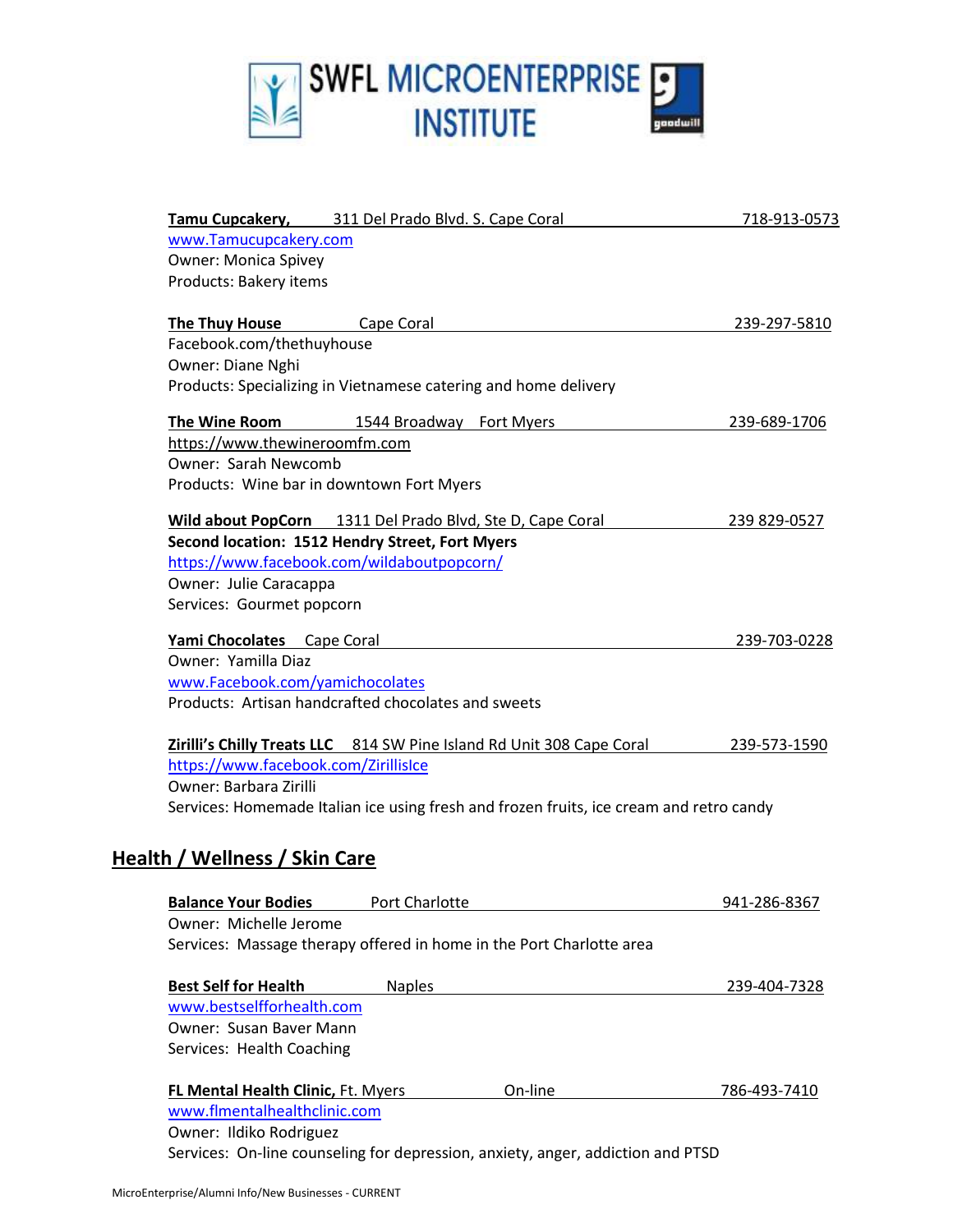

| Florida Yoga Academy LLC,                             | On-line                                                                                     | 239-265-4367 |
|-------------------------------------------------------|---------------------------------------------------------------------------------------------|--------------|
| www.facebook.com/FloridaYogaAcademy                   |                                                                                             |              |
| Owner: Inga Balciuniene                               |                                                                                             |              |
| Services: On-line Yoga therapy                        |                                                                                             |              |
| <b>Health Link Healer</b>                             | Port Charlotte/Sarasota                                                                     | 941-625-2715 |
| <b>Owner: Jenean Butler</b>                           |                                                                                             |              |
| Services: Mobile massage, over 20 years' experience   |                                                                                             |              |
| <b>Holistic Radiance Day Spa</b>                      | 4636 SE 9 <sup>th</sup> Place Cape Coral                                                    | 239-672-0526 |
| www.holisticradiancefl.com                            |                                                                                             |              |
| Owner: Lucille Trice                                  |                                                                                             |              |
| Services: Full service spa                            |                                                                                             |              |
| KleanTerpenes Inc, 4473 Progress Ave. St. 1 Naples    |                                                                                             | 941-404-2535 |
| www.Kleanterpenes.com                                 |                                                                                             |              |
| Owner: D Kevin Hutchinson                             |                                                                                             |              |
|                                                       | Product: Organic hydrocarbons found in the essential oils of plants.                        |              |
|                                                       | Kneaded Relief Massage Therapy 12995 S Cleveland Ave unit 254 Ft Myers 239-877-6022         |              |
| kneadedreliefmassagetherapy.com                       |                                                                                             |              |
| Owner: Steven Ribortella                              |                                                                                             |              |
|                                                       | Services: Therapeutic massage. Site specific work and chair massage for events              |              |
| <b>Lactation Whisperer</b>                            | Southwest Florida                                                                           | 239-851-0909 |
| www.lactationwhisperer.com                            |                                                                                             |              |
| Owner: Juana Rodriguez BS, IBCLC                      |                                                                                             |              |
|                                                       | Services: Lactation counseling services. Offering virtual visits during COVID 19            |              |
| <b>Shelygan's Lovely Skin</b>                         | On-line                                                                                     | 239-233-0707 |
| https://www.shelyganslovelyskin.com                   |                                                                                             |              |
| Owner: Shelygan Rivera                                |                                                                                             |              |
| Services: Organic homemade products for skin care     |                                                                                             |              |
| South Florida Mental Health Clinic Southwest Florida  |                                                                                             | 783-493-7410 |
| www.Ildikorszava.com                                  |                                                                                             |              |
| Owner: Ildikor Szava                                  |                                                                                             |              |
| Services: Providing counseling for life issues.       |                                                                                             |              |
| <b>Southwest Florida Mobile Foot Care, Lee County</b> |                                                                                             | 239-841-4790 |
| drjcrutherford@yahoo.com                              |                                                                                             |              |
| Owner: Joel Rutherford                                |                                                                                             |              |
|                                                       | Services: Provides personalized podiatric medical services to mature clients in their home, |              |
|                                                       | assisted care and nursing facilities- On call when you need them.                           |              |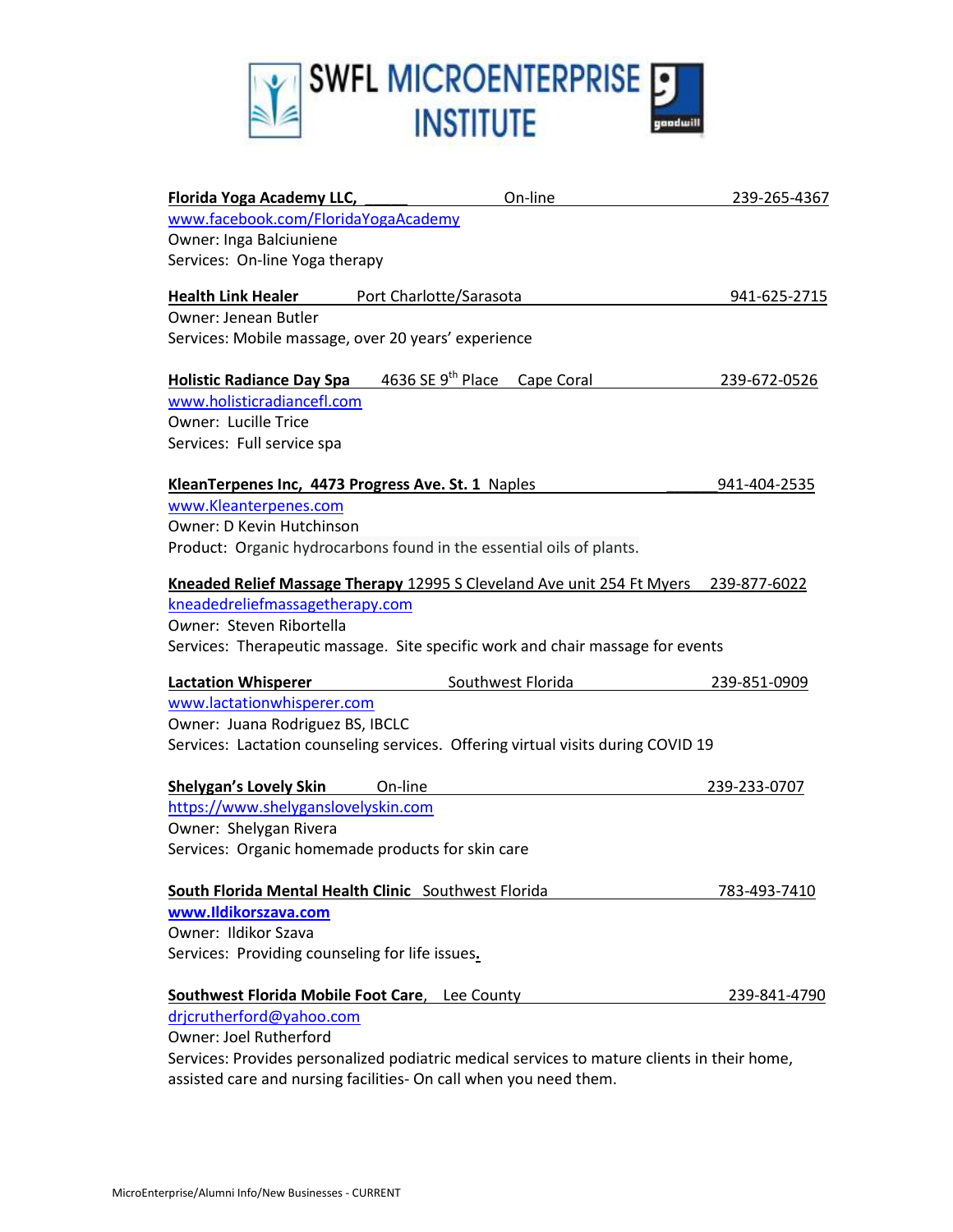

| <b>Therapeutic Wellness Now</b>                          | 9200 Bonita Beach Road SE Unit 109                                                            | 239-404-0261 |
|----------------------------------------------------------|-----------------------------------------------------------------------------------------------|--------------|
| Therapeuticwellnessnow.com                               |                                                                                               |              |
| Owner: Marie Jeanlius                                    |                                                                                               |              |
|                                                          | Services: Offering a variety of massage techniques as well as other beauty services           |              |
|                                                          |                                                                                               |              |
| <b>Home Services</b>                                     |                                                                                               |              |
|                                                          |                                                                                               |              |
| <b>A &amp; R Tree Service</b>                            | <b>Charlotte County</b>                                                                       | 941-456-2535 |
| www.facebook.com/AR Tree Servicepc                       |                                                                                               |              |
| Owners: Robert and Amber Unger                           |                                                                                               |              |
| Services: Tree trimming and landscaping-free estimates   |                                                                                               |              |
|                                                          |                                                                                               |              |
| <b>A Quality Finish</b><br>Cape Coral                    |                                                                                               | 786-408-4263 |
| aqualityfinishswfl.com                                   |                                                                                               |              |
| Owner: Karla Torres                                      |                                                                                               |              |
| Services: Handyman & foreclosure clean-up and lawn care  |                                                                                               |              |
| <b>Cape Landscape Supply</b>                             | 1911 Wade Drive, Cape Coral                                                                   | 239-574-3887 |
| www.Cape Landscape Supply.com                            |                                                                                               |              |
| Owner: Virginia Bunch                                    |                                                                                               |              |
| Products: decorative rock and pottery                    |                                                                                               |              |
| <b>Drouin Helping Hand, LLC</b>                          | <b>Naples</b>                                                                                 | 239-284-0427 |
| Mike2500@comcast.net                                     |                                                                                               |              |
| <b>Owner: Mike Drouin</b>                                |                                                                                               |              |
| Services: Handyman services, over 15 years of experience |                                                                                               |              |
|                                                          |                                                                                               |              |
| <b>Ellis Environmental Services</b>                      | <b>Charlotte County</b>                                                                       | 941-661-9319 |
| EllisEnvoronmentalServoces@gmail.com                     |                                                                                               |              |
| <b>Owner: David Ellis</b>                                |                                                                                               |              |
|                                                          | Services: environmental Issues for commercial and residential customers including species     |              |
|                                                          | surveys and permitting, gopher tortoise relocation, wetland delineation & permitting, habitat |              |
|                                                          | mapping, grand/heritage surveys, mangrove trimming and much more                              |              |
|                                                          |                                                                                               |              |
| <b>Gold Star Ventures</b><br>www.screeningbuddy.com      | On-line                                                                                       | 941-628-6896 |

Owner: Paul Mosher

Product: Device that holds replacement screen in place as you work.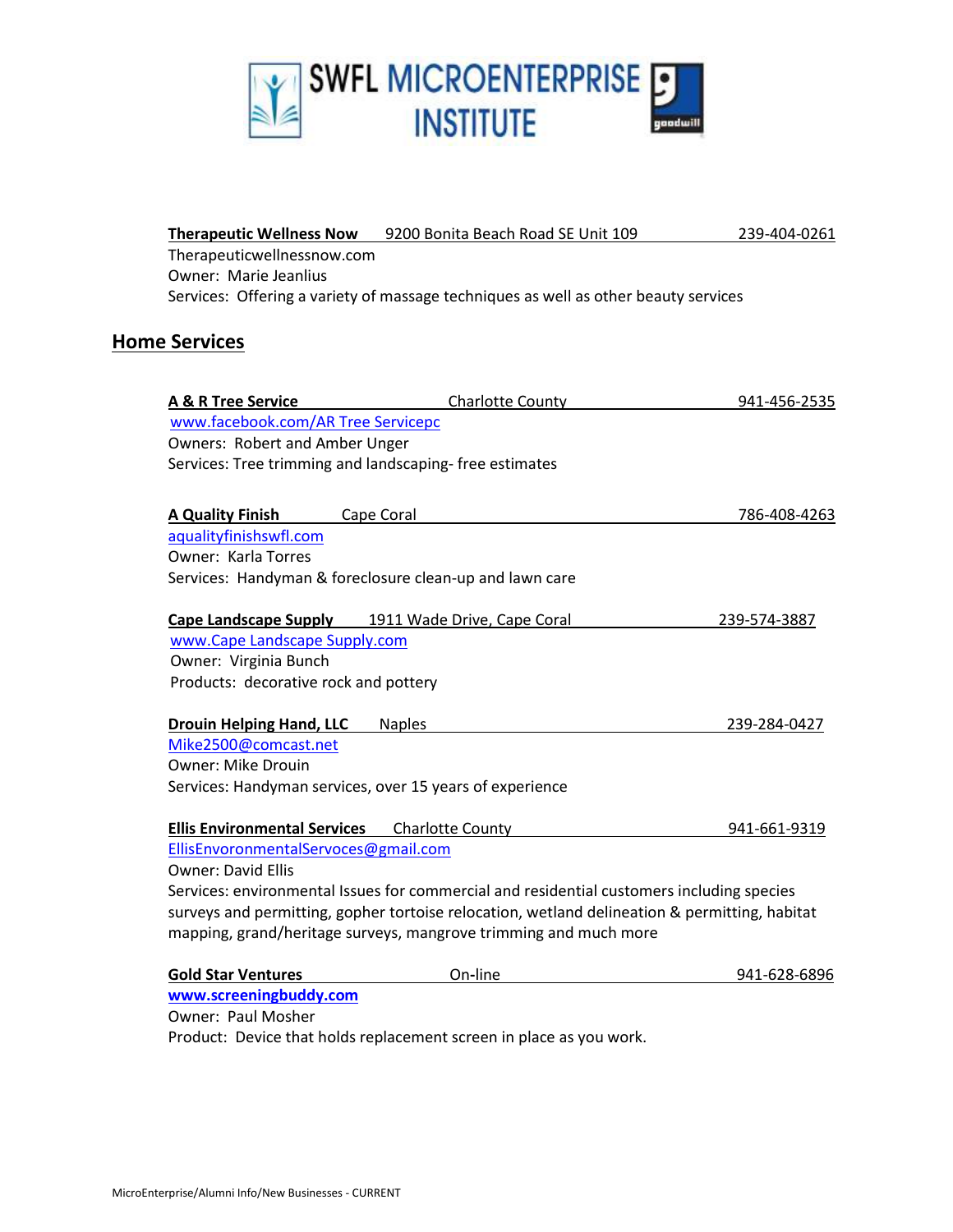

| <b>The Home Solutions, L&amp;R</b>         | <b>Collier County</b>                                                                             | 786-803-2631 |
|--------------------------------------------|---------------------------------------------------------------------------------------------------|--------------|
| Owner: Leandro Lezama                      |                                                                                                   |              |
| Services: Handyman                         |                                                                                                   |              |
| <b>Johnny Richardson's Welding</b>         | Southwest Florida                                                                                 | 239-878-4708 |
| www.mobileweldinginnaplesfl.com            |                                                                                                   |              |
| Owner: Johnny Richardson                   |                                                                                                   |              |
|                                            | Services: Customizing and repairs, steel, aluminum, bronze, cast iron and more- mobile welding    |              |
| <b>M&amp;N Impact Windows</b>              | Lee County                                                                                        | 239-940-9153 |
| www.mniwds.com                             |                                                                                                   |              |
| Co-owner: Kiarra Moore                     |                                                                                                   |              |
|                                            | Products: Impact window and trim. Delivery services also available.                               |              |
| McKenzie Lawn Service of LaBelle, Inc.     | LaBelle                                                                                           | 863-673-4750 |
| Revacm3@gmail.com                          |                                                                                                   |              |
| Owner: Alonzo McKenzie                     |                                                                                                   |              |
|                                            | Services: Lawn service including mowing, edging, weed eating, light debris removal, lot clearing. |              |
| <b>Natural Resource Associates SWFL</b>    | Southwest Florida                                                                                 | 941-240-0898 |
| http://www.naturalresourcesassociates.com/ |                                                                                                   |              |
| <b>Owner: Phil Brouse</b>                  |                                                                                                   |              |
|                                            | Service: Gopher tortoise, wet lands and scrub-jay permitting                                      |              |
| <b>PSI Septic Tank Installations</b>       | Southwest Florida                                                                                 | 863-599-1599 |
| Co-owners: Celso and Juan Melendez         |                                                                                                   |              |
|                                            | Services: Septic solutions for your onsite sewage treatment from commercial to residential.       |              |
|                                            | Based in Hendry County but serving all of Southwest Florida.                                      |              |
| PZ Lawn Service Inc.                       | <b>Naples</b>                                                                                     | 239-280-7657 |
| <b>Owner: Anna Encarnacion</b>             |                                                                                                   |              |
|                                            | Services: Tree trimming, landscape mowing, edges, blower, mulch etc.                              |              |
| <b>Resale Produx</b>                       | Lee County                                                                                        | 239-628-5854 |
| www.resalprodux.com                        |                                                                                                   |              |
| Owner: Jesus Alvarado                      |                                                                                                   |              |
|                                            | Products: Resale of used items, will pick up from your home                                       |              |
|                                            | <b>RJM Pressure Washing and Lawn Care Services</b> Lee County                                     | 239-849-4140 |
| www.Facebook.com/RJM Pressure Washing      |                                                                                                   |              |
| Owner: Jami Lee                            |                                                                                                   |              |
| Services: Pressure washing and lawn care   |                                                                                                   |              |
| <b>Rogers and Bronson Services LLC</b>     | <b>Collier County</b>                                                                             | 239-850-9659 |
| www.facebook.com/RandBPropertyMaintenance  |                                                                                                   |              |
| Owner: Taryn Chappell                      |                                                                                                   |              |

Services: Lawn maintenance, pressure washing and residential cleaning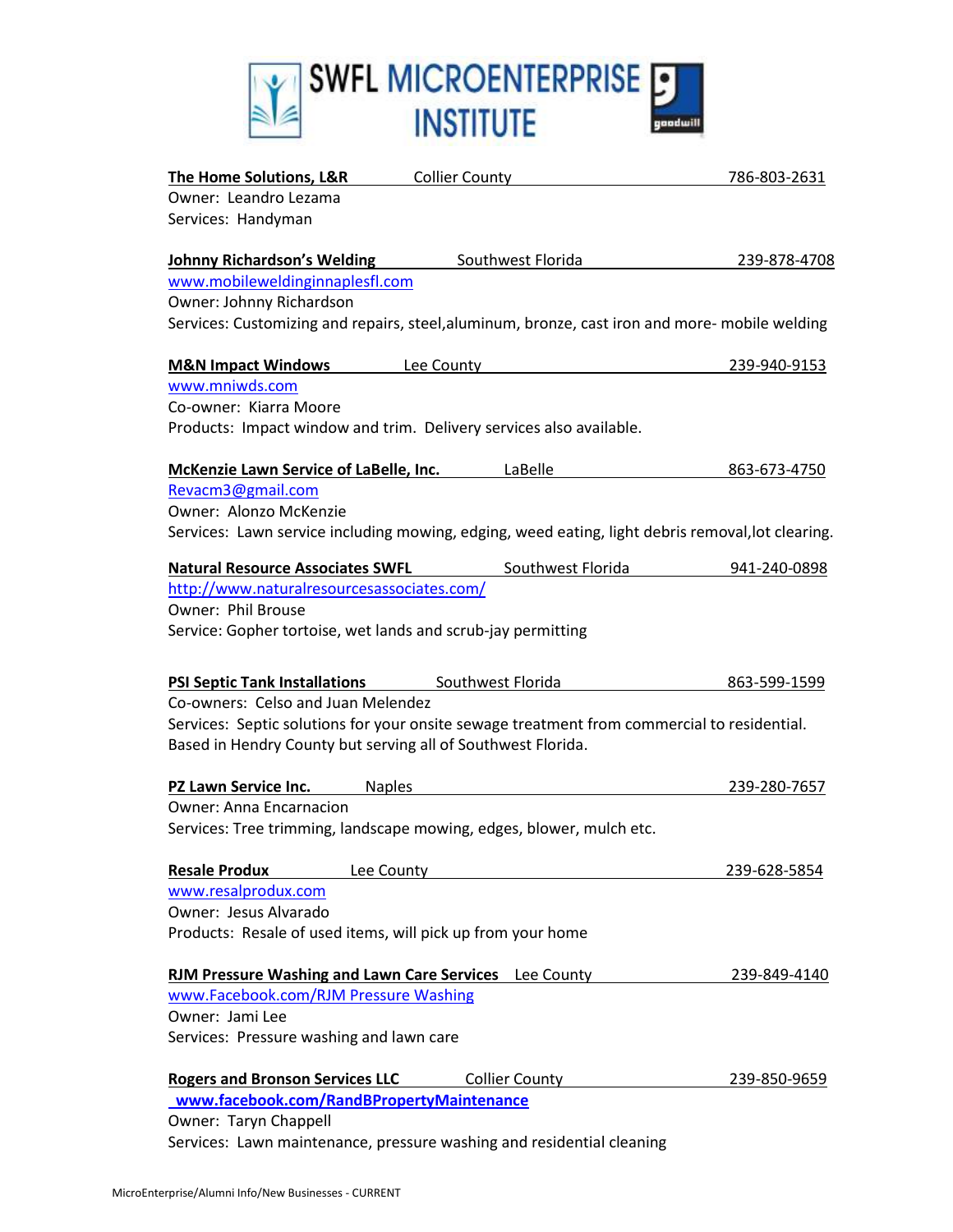

| <b>Southwest Pest Management</b>                               | Cape Coral                                                                                    | 239-565-1273 |
|----------------------------------------------------------------|-----------------------------------------------------------------------------------------------|--------------|
| southwestpestmanagement.com                                    |                                                                                               |              |
| <b>Owner: Kevin Tomlinson</b>                                  |                                                                                               |              |
| Services: Commercial and residential pest control              |                                                                                               |              |
| <b>Stars &amp; Stripes Landscape Services</b>                  | Cape Coral                                                                                    | 239-878-1193 |
| www.facebook.com/StarsandStripesLandscapeServices/             |                                                                                               |              |
| <b>Owner: Michael Morrill</b>                                  |                                                                                               |              |
|                                                                | Services: A veteran owned and operated company offering a professional Mow, Blow, and Go      |              |
| program for veterans with PTSD.                                | service as well as landscape redesign/remodeling. A portion of revenue goes toward a          |              |
| <b>TJ's Trees and Landscaping</b>                              | Port Charlotte                                                                                | 941-468-9227 |
| <b>Owner: Thomas Parsons</b>                                   |                                                                                               |              |
|                                                                | Services: Pavers, tree removal, Koi ponds, unique flower beds and much more                   |              |
|                                                                |                                                                                               |              |
| <b>Individual Care (Children, Elderly, and Foster Care)</b>    |                                                                                               |              |
| <b>Behavior Fix, LLC</b><br>Fort Myers                         |                                                                                               | 239-910-0316 |
| www.behaviorfix.com ckong@behaviorfix.com                      |                                                                                               |              |
| Owner: Celecia S. Lynew Kong                                   |                                                                                               |              |
|                                                                | Services: Behavior Fix is a non-medical, non-psychiatric, research based approach to managing |              |
|                                                                | challenging problem behavior. Services provided on-site to schools, parents and businesses    |              |
| <b>CrowningYouth Academy</b>                                   | Fort Myers                                                                                    | 239-849-3130 |
| www.facebook.com/educateCYA                                    |                                                                                               |              |
| Owner: JoMeatra Jennings                                       |                                                                                               |              |
|                                                                | Services: In home educational services for pre-school and elementary students                 |              |
| <b>Fain Serenity Care, LLC</b>                                 | <b>Lehigh Acres</b>                                                                           | 239-895-4324 |
| Owner: Kim Fain                                                |                                                                                               |              |
| Services: Group home / adult day care                          |                                                                                               |              |
| <b>Full Circle of Love LLC</b><br>Lee County                   |                                                                                               | 239-240-6721 |
| Owner: Taylisa Johnson                                         |                                                                                               |              |
| Services: Adult Companion, state licensed and Accredited       |                                                                                               |              |
| <b>Florida Family Care Services Inc.</b>                       | 3717 Del Prado S #6 Cape Coral                                                                | 239-542-4442 |
| www.floridafamilycareservices.com                              |                                                                                               |              |
| <b>Owner: Elba Torres</b>                                      |                                                                                               |              |
| Services: Providing care services to people with special needs |                                                                                               |              |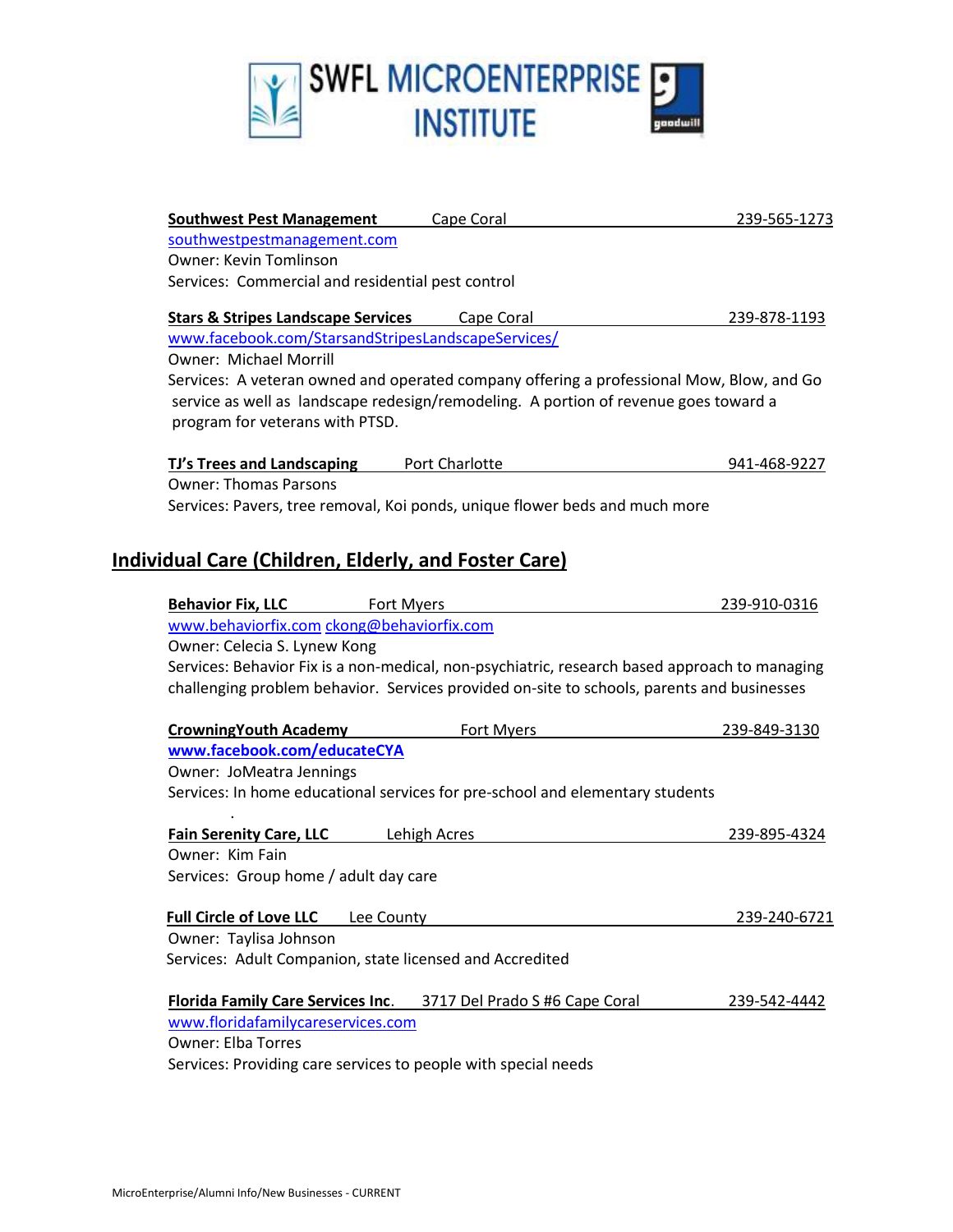

#### **Insurance**

|              |                                          | Bryson's Insurance Company, 1960 Velasco #J3 Ft. Myers                                    | 239-337-7115 |
|--------------|------------------------------------------|-------------------------------------------------------------------------------------------|--------------|
|              | Bryson1960@comcast.net                   |                                                                                           |              |
|              | <b>Owner: Cherelle Rogers</b>            |                                                                                           |              |
|              |                                          | Services: Auto, home, commercial and business insurance                                   |              |
|              | Cecilia Insurance Inc. Southwest Florida |                                                                                           | 239-234-9717 |
|              | <b>Owner: Cecilia Huerfano-Fuentes</b>   |                                                                                           |              |
|              |                                          | Services: Independent agent for all your health care needs                                |              |
|              | <b>Galezano Insurance, LLC</b>           | 1408 SE 17 <sup>th</sup> Ave., Ste D, Cape Coral                                          | 239-202-0233 |
|              | www.galezano.com                         |                                                                                           |              |
|              | Owner: Margaret Galewski                 |                                                                                           |              |
|              |                                          | Services: Independent insurance agency offering home, auto, flood and business insurance. |              |
|              | Competitive rates from over 60 carriers. |                                                                                           |              |
|              |                                          |                                                                                           |              |
| <b>Music</b> |                                          |                                                                                           |              |
|              |                                          |                                                                                           |              |
|              |                                          |                                                                                           |              |
|              | <b>Ace Drums</b>                         | Port Charlotte                                                                            | 941-979-5457 |
|              | acedrums.com                             |                                                                                           |              |
|              | <b>Owner: Kenneth Giuntas</b>            |                                                                                           |              |
|              |                                          | Products/Services: Drums, musical instruments, instruction                                |              |
|              | <b>RIG Entertainment</b>                 | Southwest Florida                                                                         | 239-770-1020 |
|              | www.rigentdj.com                         |                                                                                           |              |
|              | Owner: Jay Rigdon                        |                                                                                           |              |
|              |                                          | Services: full service DJ and Entertainment Company for weddings and special events       |              |
|              | <b>Sweet Breeze Violinist</b>            | <b>Collier County</b>                                                                     | 239-384-9491 |
|              | www.JamesSteven.com                      |                                                                                           |              |
|              | Owner: James Steven Farnsworth           |                                                                                           |              |
|              |                                          | Service: Creating a heartfelt experience of joy for weddings and all celebrations         |              |
|              |                                          | of life also plays for the elderly, hospice, the ill and vets.                            |              |
|              |                                          |                                                                                           |              |

#### **Nonprofit**

| A Mom's Helping Hand                           | Cape Coral | 239-895-5341 |
|------------------------------------------------|------------|--------------|
| www.amomshelpinghandofswfl.com                 |            |              |
| Executive Director: Kristen Schaufler          |            |              |
| Service: Non-profit for single mother families |            |              |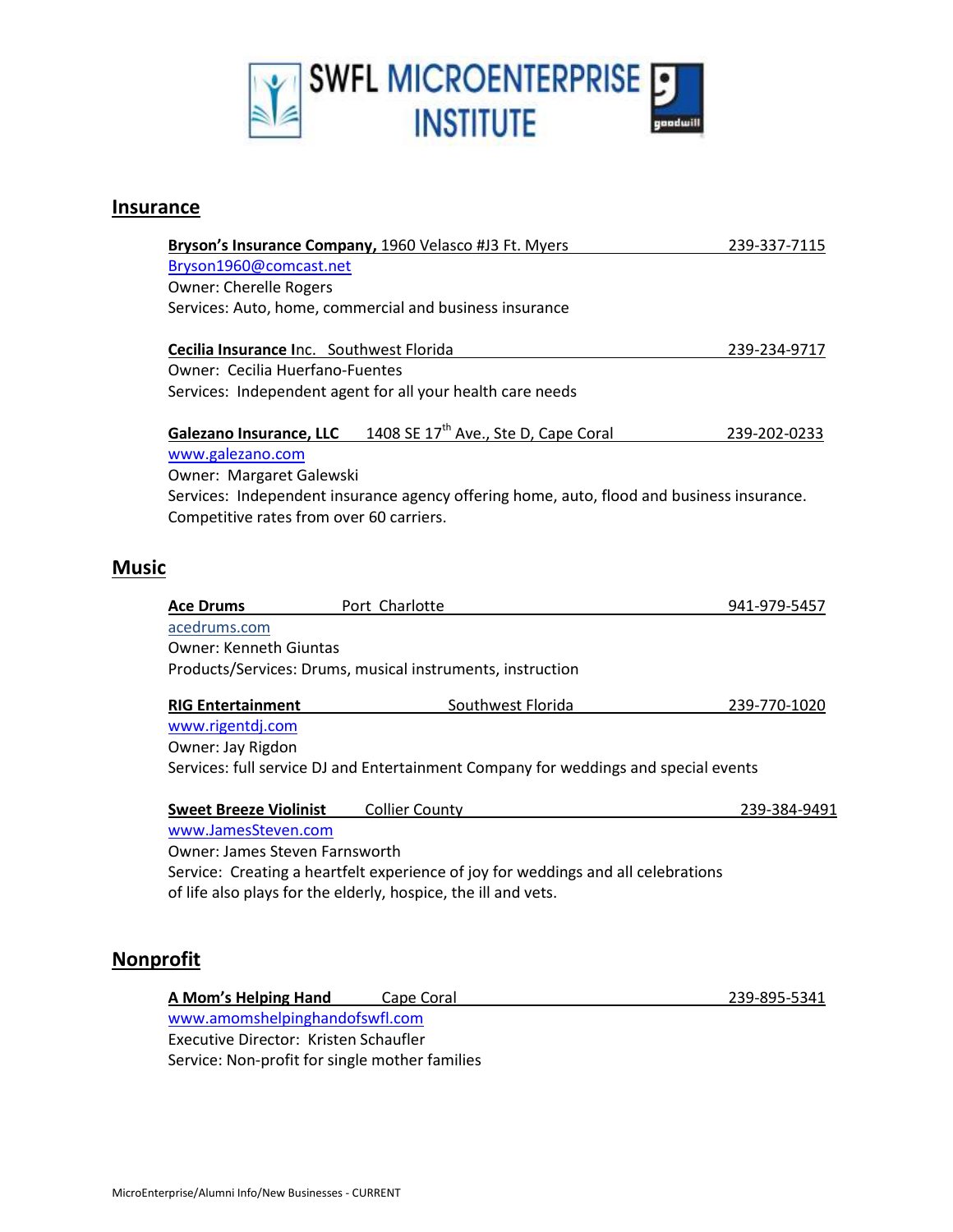

| <b>Justified Ministries, Inc.</b> Lehigh Acres  |                                                                                          | 239-200-2577 |
|-------------------------------------------------|------------------------------------------------------------------------------------------|--------------|
| www.justified-ministries.com                    |                                                                                          |              |
| Executive Director: Peggy Welch                 |                                                                                          |              |
|                                                 | Services: Christian holistic mentoring program for women that were previously            |              |
| incarcerated in the Lee County area.            |                                                                                          |              |
| <b>Florida Helps Foundation</b>                 | Southwest Florida                                                                        | 239-896-2847 |
| www.flhelps.org                                 |                                                                                          |              |
| <b>CEO: Michael Von Plinsky</b>                 |                                                                                          |              |
|                                                 | Services: Management and organizational support for non-profits.                         |              |
|                                                 | ORGANIZACION INTERNACIONAL DE LATINO'S EN EL EXTERIOR OF SWFL, INC.                      |              |
| 583 Pondella Road, Suite H Fort Myers           |                                                                                          | 239-878-8430 |
| CEO: Lucy Garcia                                |                                                                                          |              |
|                                                 | Services: Assisting low income Latina's with life skills training                        |              |
|                                                 |                                                                                          |              |
| <b>Photography Services</b>                     |                                                                                          |              |
|                                                 |                                                                                          |              |
|                                                 |                                                                                          |              |
| Jesi Cason Photography Southwest Florida        |                                                                                          | 903-340-9963 |
| www.jesicason.com                               |                                                                                          |              |
| Owner: Jesi Cason                               |                                                                                          |              |
|                                                 | Services: Jesi Cason Photography offers artistic portrait and event photography services |              |
| <b>S. Newcomb Photography</b> Southwest Florida |                                                                                          | 410-924-2662 |
| www.snewcombphotography.com                     |                                                                                          |              |
| <b>Owner: Sarah Newcomb</b>                     |                                                                                          |              |
| Services: Portrait and event photography        |                                                                                          |              |
| <b>Sweet Apple Films</b>                        | Southwest Florida                                                                        | 239-841-7313 |
| www.ibersederproduction.com                     |                                                                                          |              |
| Owner: Peter Iberseder                          |                                                                                          |              |
|                                                 | Services: Custom packages for your event or wedding                                      |              |
|                                                 |                                                                                          |              |
| Estate                                          |                                                                                          |              |
| <b>Century 21Sunbelt Realty</b>                 | Cape Coral                                                                               | 239-542-8611 |
| www.c21sunbelt.com                              |                                                                                          |              |
| Agent: Julie Wimbush                            |                                                                                          |              |
| <b>Coldwell Banker</b>                          | Southwest Florida                                                                        | 239-285-2941 |
| Agent: Christine Olsavsky                       |                                                                                          |              |
|                                                 |                                                                                          |              |
| <b>EXP Realty</b>                               | <b>Naples</b>                                                                            | 239-227-6154 |
| www.exprealty.com                               |                                                                                          |              |
| Agent: Roserdley Crevecoeur                     |                                                                                          |              |

**Real**